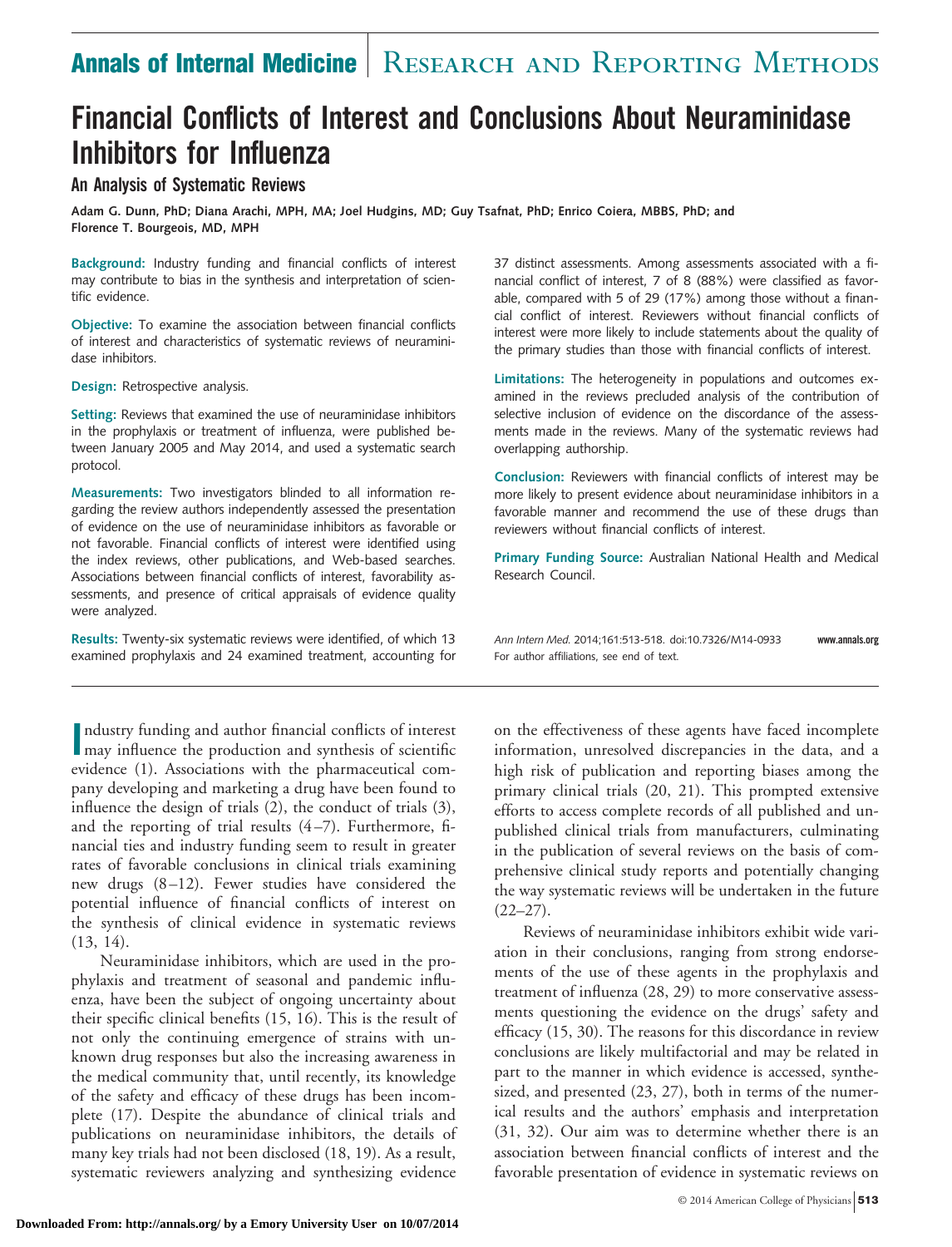## RESEARCH AND REPORTING METHODS | Conflicts of Interest in Systematic Reviews of Neuraminidase Inhibitors

the use of neuraminidase inhibitors for the prophylaxis and treatment of influenza.

#### **METHODS**

#### **Data Sources**

Systematic reviews were identified in PubMed, PubMed In Process, EMBASE, and the Cochrane Database of Systematic Reviews. Searches were done using the keywords "influenza," "neuraminidase inhibitors," "oseltamivir," "zanamivir," "peramivir," and "laninamivir." Articles were retrieved if the search terms appeared in the title or abstract or were included as database-specific keywords. In PubMed and EMBASE, searches were also constrained to "review" publication types. We limited our search to English-language articles published since 1 January 2005. These articles were manually reviewed to identify those that focused on the use of neuraminidase inhibitors for influenza prophylaxis or treatment (such as excluded articles primarily about drug development or other manufacturing processes). We selected all reviews that used a systematic search protocol, which we defined as the inclusion and reporting of an explicit search strategy, including reasons for subsequent exclusion of articles. The final searches were done on 26 May 2014.

Cochrane reviews are periodically updated to incorporate new evidence, and the results and conclusions are resynthesized as indicated. The authors of these reviews are typically different, and there may be differences in the methods as well as the results and language of the review. These updated reviews were included separately. Other Cochrane reviews are occasionally rewritten by a subset of the authors for publication in medical journals as abridged versions to increase dissemination. These reports have separate peer reviews and are prepared on the basis of a selection of the complete results. We considered these reviews separately as well but also did a sensitivity analysis in which they were combined with the original Cochrane reviews.

#### **Data Extraction**

Financial conflicts of interest were identified for all authors of the reviews and included affiliations with or funding from the pharmaceutical company manufacturing any of the neuraminidase inhibitors under review. We defined financial conflicts of interest as employment, the funding of grants paid to an author or an author's research group, and the funding of medical writers for the systematic review. These financial conflicts of interest were identified using information about affiliations or funding listed in the systematic reviews, as well as in any other articles published by one of the authors during the 3 years before the publication of the index systematic review. In addition, we searched authors' personal and institutional Web sites; lists of disclosures from GlaxoSmithKline (Research Triangle Park, North Carolina) and Roche Pharmaceuticals (Basel, Switzerland); and performed Web searches combining the names of the authors, drugs, and pharmaceutical com-

**514** 7 October 2014 Annals of Internal Medicine Volume 161 • Number 7 **www.annals.org** 

panies to identify any additional information about financial relationships. Details of the specific financial conflicts of interest identified for each author are listed in **Appendix Table 1** (available at [www.annals.org\)](http://www.annals.org).

For each systematic review, we recorded whether prophylaxis or treatment was assessed, the forms of evidence to be included (such as randomized, controlled trials and observational studies), the specific clinical outcomes assessed, the populations examined, and whether meta-analyses were done. We also examined whether the reviews included information about the validity or quality of the primary literature. In particular, we recorded whether there were statements addressing nonpublication of primary studies or publication bias, including tests done by the reviewers to assess for bias in meta-analyses (such as the Egger or Begg test [33, 34]), difficulty in accessing comprehensive study data, and the prevalence or role of industry in conducting and funding the primary studies.

#### **Data Analysis**

Two investigators were provided with redacted copies of each review that did not include the reviews' authors, their affiliations, or information on financial conflicts of interest. These versions also did not contain the journal name, journal formatting, or the article's acknowledgments or references. The investigators independently evaluated the reviews and classified the prophylaxis and treatment assessments as favorable or not favorable toward the use of neuraminidase inhibitors. They were instructed to do this grading on the basis of the entirety of the review text without restriction to conclusions or recommendations made in any specific section of the review, thus allowing them to take into account the emphasis and interpretation of the authors throughout the review. The agreement between the investigators was strong at 86% (Cohen  $\kappa$ , 0.72;  $P$  < 0.001). Disagreements were resolved by a third investigator using the same redacted copies.

Descriptive analyses were done to examine the associations between financial conflicts of interest and the grading of the systematic reviews. A sensitivity analysis excluding the summary reviews was done to further examine this association. We also assessed the association between financial conflicts of interest and the inclusion of statements addressing the validity or quality of the primary evidence.

#### **Role of the Funding Source**

This study was funded by the Australian National Health and Medical Research Council. The funding source had no role in the design and conduct of the study, analysis of the results, or the decision to submit the manuscript for publication.

#### **RESULTS**

We identified 827 published articles across the 4 databases using the specified search criteria, with 26 systematic reviews included in the final cohort (**Figure**). Thirteen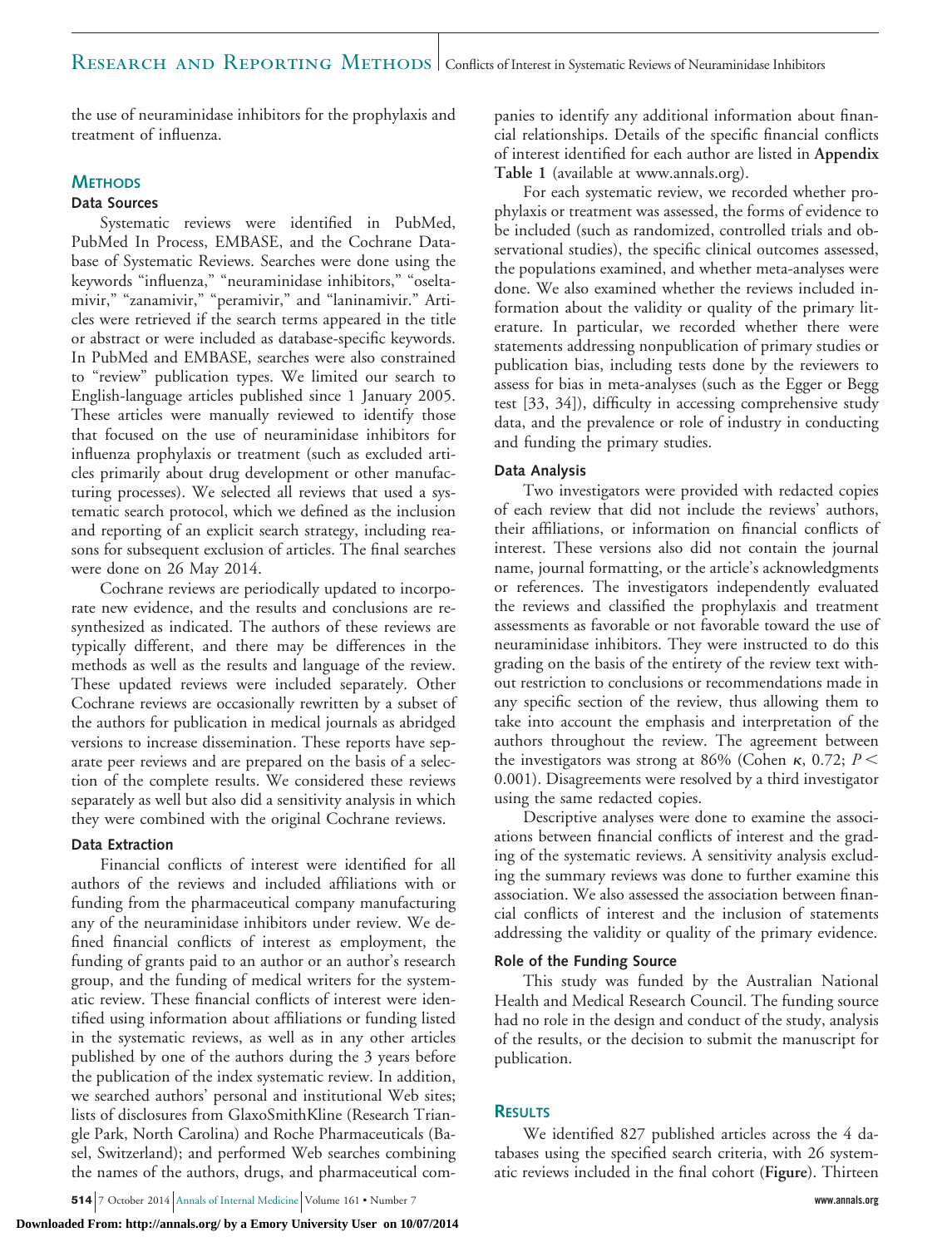reviews examined prophylaxis and 24 examined treatment of influenza, accounting for 37 distinct assessments (**Appendix Table 2**, available at [www.annals.org\)](http://www.annals.org). In terms of review methods, 7 were Cochrane systematic reviews and 19 conducted and reported a meta-analysis (73%). The evidence inclusion criteria were limited to randomized, controlled trials for 14 of the systematic reviews (54%), and 5 included evidence from clinical study reports or patient-level data. The main populations examined were healthy adults (18 of 26 systematic reviews), children (13 of 26), and hospitalized patients (6 of 24). The outcome measures for prophylaxis assessments included influenzalike illness and laboratory-confirmed influenza. For the treatment assessments, the outcomes were illness duration, influenza-related complications, hospitalization, and mortality, mostly in combination. Five reviews were updates of previous Cochrane reviews, and 3 were summary reviews based on Cochrane reviews.

#### **Association Between Financial Conflicts of Interest and Favorable Assessments**

Seven of the 26 systematic reviews (27%), corresponding to 8 of the 37 assessments (22%), were associated with a financial conflict of interest (**Appendix Table 1**). We identified financial conflicts of interest in publications other than the index systematic review in 2 cases, and no additional conflicts were identified on the basis of the online searches. One systematic review did not include an explicit disclosure statement, and no conflicts were identified in the additional searches.

Twelve of the 37 assessments (32%) were graded as favorable. Among the assessments pertaining to prophylaxes, 23% (3 of 13) were favorable, whereas 38% (9 of 24) of those addressing treatment supported the use of neuraminidase inhibitors (**Appendix Table 2**).

Among assessments associated with a financial conflict of interest, 7 of 8 (88%) were graded as favorable, compared with 5 of 29 (17%) among those without a financial conflict of interest. When prophylaxis and treatment assessments were considered separately, those with a financial conflict of interest were more likely to be graded as favorable in both cases: 2 of 2 (100%) versus 1 of 11 (9%) systematic reviews with financial conflicts of interest were graded as favorable for prophylaxis, and 5 of 6 (83%) versus 4 of 18 (22%) were graded as favorable for treatment. These results did not change substantially in the sensitivity analysis excluding the summary reviews from the analysis (2 of 2 [100%] systematic reviews with financial conflicts of interest were graded as favorable for prophylaxis vs. 1 of 8 [13%] without financial conflicts of interest, and 5 of 6 [83%] vs. 4 of 15 [27%] were graded as favorable for treatment).

Among the systematic reviews that were graded as favorable, there were 3 disconnected groups of authors with financial conflicts of interest and 4 other groups of authors that were not connected by coauthorship to systematic re*Figure.* **Summary of evidence search and selection.**



Eligible systematic reviews included those with outcomes related to the prophylaxis or treatment of influenza.

views with relevant financial conflicts of interest. Among the systematic reviews that were not graded as favorable, most (10 of 16 [63%]) belonged to a single connected group of coauthors, and these were mostly Cochrane systematic reviews or the related summary reviews.

#### **Inclusion and Exclusion of Primary Evidence**

The heterogeneity in the types of studies, populations, and outcomes included in the reviews precluded an analysis of the selection of individual studies in the systematic reviews. When examining the inclusion and exclusion of evidence for the subset of reviews that studied duration of symptoms using only evidence from randomized, controlled trials, we found no unexplained exclusions of available primary clinical trials.

#### **Validity and Quality of Primary Clinical Studies**

Fifteen systematic reviews addressed the issue of publication bias, including finding evidence of publication bias, identifying unpublished results, or describing concerns for publication bias among the primary clinical studies supporting the review (**Table** and **Appendix Table 3**, available at [www.annals.org\)](http://www.annals.org). Reviewers without financial conflicts of interest more often included a statement about publication bias (15 of 19 [79%]) than reviewers with financial conflicts of interest (1 of 7 [14%]). Ten systematic reviews addressed difficulties accessing comprehensive study data, and 8 described the prevalence of industry funding in the primary studies. None of these systematic reviews included authors with financial conflicts of interest.

#### **DISCUSSION**

The wide range of assessments on the effectiveness of neuraminidase inhibitors presented in systematic reviews points to potential bias in the synthesis and interpretation of primary evidence. We found that systematic reviews by

**www.annals.org** 7 October 2014 Annals of Internal Medicine Volume 161 • Number 7 **515**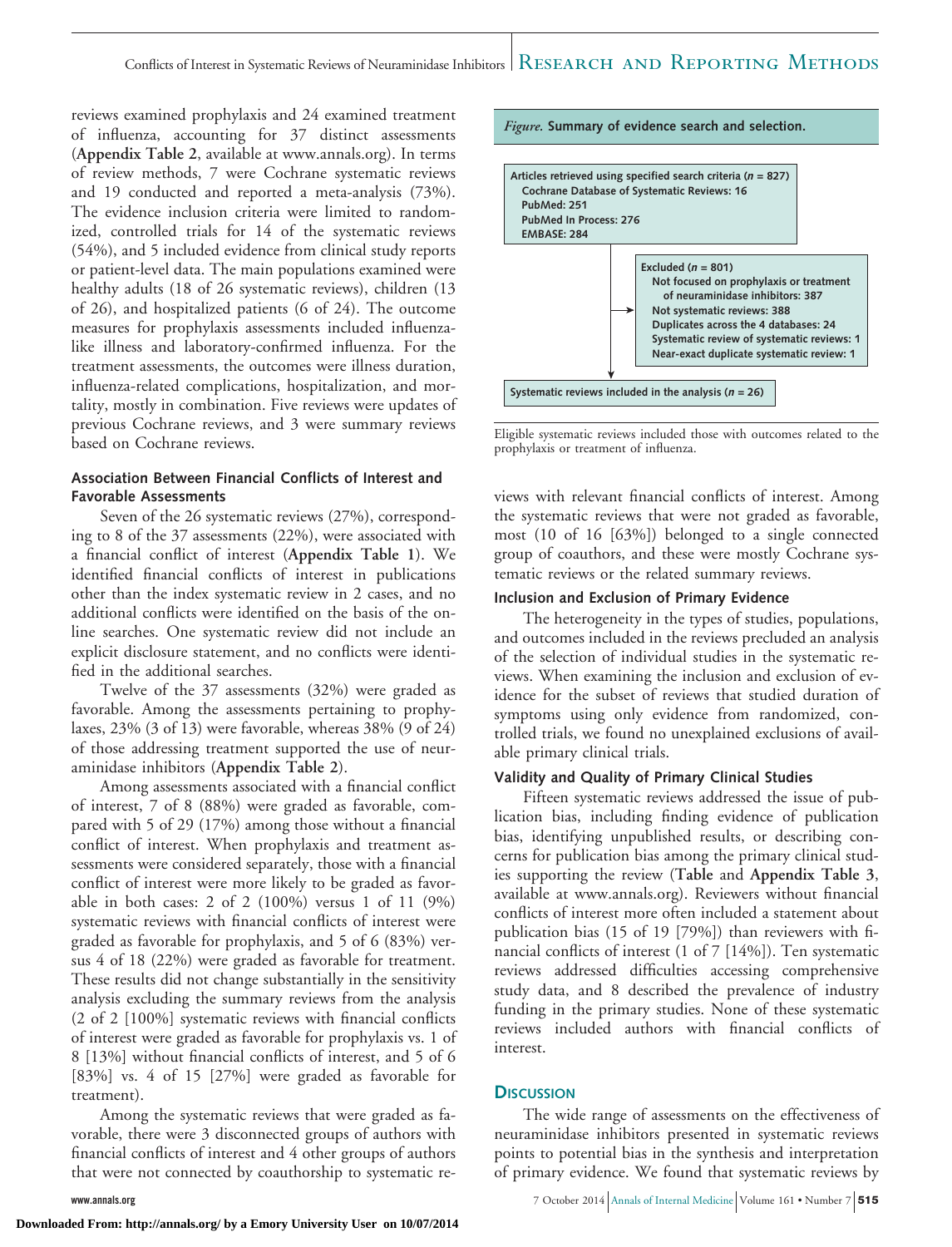| <i>Table.</i> Consideration of Validity and Quality of Primary<br>Clinical Studies in Systematic Reviews of Neuraminidase<br><b>Inhibitors</b> |                                                                          |                                                                      |
|------------------------------------------------------------------------------------------------------------------------------------------------|--------------------------------------------------------------------------|----------------------------------------------------------------------|
| Variable                                                                                                                                       | Reviews Without a<br><b>Financial Conflict</b><br>of Interest $(n = 19)$ | Reviews With a<br><b>Financial Conflict</b><br>of Interest $(n = 7)$ |
| Publication bias among clinical<br>studies                                                                                                     | 15                                                                       | 1                                                                    |
| Access to comprehensive study<br>data                                                                                                          | 10                                                                       | Ω                                                                    |
| Industry support of clinical studies                                                                                                           | 8                                                                        | 0                                                                    |

authors with financial conflicts of interest were more likely to report favorably on the clinical use of neuraminidase inhibitors in the prophylaxis and treatment of influenza. Reviewers with such conflicts were also less likely to address issues with the underlying primary clinical evidence, such as publication bias and the lack of access to comprehensive study data.

Our study is the first to examine the potential influence of financial conflicts of interest on the presentation of evidence in systematic reviews of neuraminidase inhibitors. Strengths of our study include the comprehensive analysis of all systematic reviews on this topic; the strong agreement between 2 independent, blinded appraisals of the review assessments; and the extensive evaluation of financial conflicts of interest beyond those reported in the index publication. Few studies have examined the effect of industry funding and financial conflicts of interest on conclusions in systematic reviews. A study matching Cochrane systematic reviews with industry-supported reviews showed that industry-supported reviews were more likely to conclude favorably (14), and another found that systematic reviews with sponsorship from the food industry were less likely to find an association between sugar-sweetened beverages and weight gain than systematic reviews without such support (13). The results of these studies are aligned with ours, indicating that financial conflicts of interest are associated with product assessments favorable to the sponsors involved.

The systematic reviews ranged from those supporting the efficacy of neuraminidase inhibitors for widespread prophylaxis and early treatment and advocating for national stockpiling (35–37) to others recommending that these drugs not be used in routine seasonal prophylaxis, those reporting no evidence that they reduce the risk for hospitalization and complications, and those discouraging stockpiling (**Appendix Tables 4** and **5**, available at [www](http://www.annals.org) [.annals.org\)](http://www.annals.org) (22, 38, 39). Factors that may influence the conclusions drawn in systematic reviews include the design of the review, the patient populations and outcomes assessed, the selective inclusion of primary evidence (40), the critical appraisal of evidence quality and provenance (41), and the formulation of conclusions and recommendations on the basis of subjective interpretations of the results. The

results, which show that authors without financial conflicts of interest were more likely to address potential quality issues than authors with such conflicts. Systematic reviews represent an important source of summary evidence, and there are many downstream effects to the conflicting assessments on the effectiveness of neuraminidase inhibitors. If the benefits of neuraminidase inhibitors are eventually found to have been inflated, mil-

lions of patients will have been unnecessarily exposed to drugs that may be of little or no benefit. The uncertainty in the evidence may have led to poor translation of evidence into practice—slow uptake in specific populations and for certain presentations in which the use of neuraminidase inhibitors is beneficial. Global stockpiling of antivirals was recommended by a panel from the World Health Organization in 2002, and in 2009, governments around the world spent \$6.9 billion building stockpiles of oseltamivir (44), an investment that remains poorly supported by available clinical evidence.

tone, emphasis, and interpretation provided by the authors may also influence the message that is conveyed (32, 42, 43). In the case of neuraminidase inhibitors, it is possible that reviewer opinions on the quality and validity of the underlying primary evidence are particularly influential in developing conclusions. This is reflected in part by our

The pharmaceutical companies marketing neuraminidase inhibitors have made important contributions to the clinical data available for this drug class, and most of the primary evidence included in the systematic reviews is based on industry-sponsored clinical trials. Researchers have argued that industry-sponsored research should not be published in journals (45), and the recognition of a persistent bias in systematic reviews may support this stance. However, this is likely to be inefficient in an environment where most systematic reviews are out of date (46), and the persons who currently have the best access to comprehensive trial results are directly affiliated or financially tied to the companies undertaking those trials. As an alternative, systematic reviews would benefit from greater availability of full clinical study reports (18, 19), critical appraisal of the selection of evidence and the clinical outcomes assessed, and closer monitoring of the role of industry collaborators in interpreting results and formulating conclusions (32).

One limitation of our study is that we could not determine which of the assessments about the efficacy of neuraminidase inhibitors is most accurate. It is possible that authors without financial conflicts of interest were predisposed to a less favorable view of the evidence because of existing controversies and uncertainties around the primary evidence. We were also unable to determine which factors contributed to the different conclusions between reviews written by authors with and without financial conflicts of interest. Although authors with financial conflicts of interest may participate in Cochrane systematic reviews, none of the authors with financial conflicts of interest examined

**516** 7 October 2014 Annals of Internal Medicine Volume 161 • Number 7 **www.annals.org**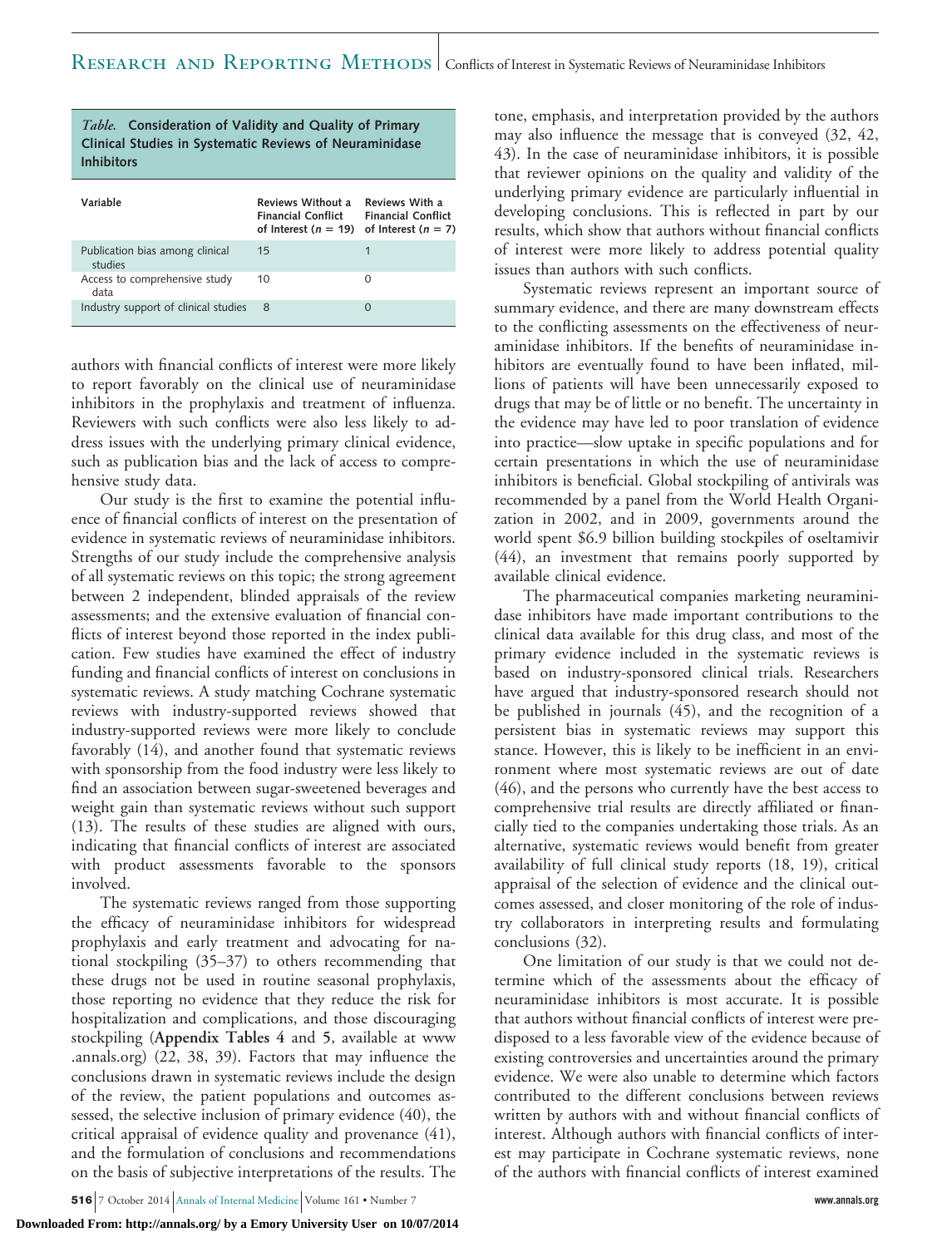#### Conflicts of Interest in Systematic Reviews of Neuraminidase Inhibitors RESEARCH AND REPORTING METHODS

here chose to conduct a Cochrane review. Cochrane systematic reviews follow strict procedures (including presenting relevant measures of publication bias and funding of included trials), and it is possible that these methods contributed to the differences in the conclusions found between reviewers with and without financial conflicts of interest. Another limitation of our study is that the heterogeneity of the populations and outcomes in the systematic reviews precluded an analysis on the unwarranted exclusion of primary evidence as a source of bias in review conclusions.

There are persistent disagreements between systematic reviewers on the clinical benefits of neuraminidase inhibitors in the prophylaxis and treatment of influenza. Reviewers with financial conflicts of interest are more likely to author systematic reviews that are favorable to the use of neuraminidase inhibitors, suggesting that industry influence may have contributed to the inconsistent conclusions. The reporting of financial conflicts of interest in systematic reviews may not be sufficient to mitigate the effects of industry affiliations, and further measures may be necessary to ensure that industry collaborations do not compromise the scientific evidence.

From the Centre for Health Informatics, The University of New South Wales, Sydney, Australia, and Boston Children's Hospital and Harvard Medical School, Boston, Massachusetts.

**Grant Support:** From the National Health and Medical Research Council (project grant 1045065).

**Disclosures:** Disclosures can be viewed at [www.acponline.org/authors](http://www.acponline.org/authors/icmje/ConflictOfInterestForms.do?msNum=M14-0933) [/icmje/ConflictOfInterestForms.do?msNum](http://www.acponline.org/authors/icmje/ConflictOfInterestForms.do?msNum=M14-0933)=M14-0933.

**Requests for Single Reprints:** Adam G. Dunn, PhD, Centre for Health Informatics, The University of New South Wales, Sydney, NSW 2052, Australia; e-mail, [a.dunn@unsw.edu.au.](mailto:a.dunn@unsw.edu.au)

Current author addresses and author contributions are available at [www.annals.org.](http://www.annals.org)

#### **References**

1. **Lundh A, Sismondo S, Lexchin J, Busuioc OA, Bero L.** Industry sponsorship and research outcome. Cochrane Database Syst Rev. 2012;12:MR000033. [PMID: 23235689] doi:10.1002/14651858.MR000033.pub2

2. **Lathyris DN, Patsopoulos NA, Salanti G, Ioannidis JP.** Industry sponsorship and selection of comparators in randomized clinical trials. Eur J Clin Invest. 2010;40:172-82. [PMID: 20050879] doi:10.1111/j.1365-2362.2009.02240.x

3. **Als-Nielsen B, Chen W, Gluud C, Kjaergard LL.** Association of funding and conclusions in randomized drug trials: a reflection of treatment effect or adverse events? JAMA. 2003;290:921-8. [PMID: 12928469]

4. **Ridker PM, Torres J.** Reported outcomes in major cardiovascular clinical trials funded by for-profit and not-for-profit organizations: 2000-2005. JAMA. 2006; 295:2270-4. [PMID: 16705108]

5. **Rising K, Bacchetti P, Bero L.** Reporting bias in drug trials submitted to the Food and Drug Administration: review of publication and presentation. PLoS Med. 2008;5:e217. [PMID: 19067477] doi:10.1371/journal.pmed.0050217

6. **Bourgeois FT, Murthy S, Mandl KD.** Outcome reporting among drug trials registered in ClinicalTrials.gov. Ann Intern Med. 2010;153:158-66. [PMID: 20679560] doi:10.7326/0003-4819-153-3-201008030-00006

7. **Dwan K, Gamble C, Williamson PR, Kirkham JJ; Reporting Bias Group.** Systematic review of the empirical evidence of study publication bias and outcome reporting bias—an updated review. PLoS One. 2013;8:e66844. [PMID: 23861749] doi:10.1371/journal.pone.0066844

8. **Rattinger G, Bero L.** Factors associated with results and conclusions of trials of thiazolidinediones. PLoS One. 2009;4:e5826. [PMID: 19503811] doi:10.1371 /journal.pone.0005826

9. **Bero L, Oostvogel F, Bacchetti P, Lee K.** Factors associated with findings of published trials of drug-drug comparisons: why some statins appear more efficacious than others. PLoS Med. 2007;4:e184. [PMID: 17550302]

10. **Kjaergard LL, Als-Nielsen B.** Association between competing interests and authors' conclusions: epidemiological study of randomised clinical trials published in the BMJ. BMJ. 2002;325:249. [PMID: 12153921]

11. **Perlis RH, Perlis CS, Wu Y, Hwang C, Joseph M, Nierenberg AA.** Industry sponsorship and financial conflict of interest in the reporting of clinical trials in psychiatry. Am J Psychiatry. 2005;162:1957-60. [PMID: 16199844]

12. Bhandari M, Busse JW, Jackowski D, Montori VM, Schünemann H, **Sprague S, et al.** Association between industry funding and statistically significant pro-industry findings in medical and surgical randomized trials. CMAJ. 2004; 170:477-80. [PMID: 14970094]

13. **Bes-Rastrollo M, Schulze MB, Ruiz-Canela M, Martinez-Gonzalez MA.** Financial conflicts of interest and reporting bias regarding the association between sugar-sweetened beverages and weight gain: a systematic review of systematic reviews. PLoS Med. 2013;10:e1001578. [PMID: 24391479] doi:10.1371 /journal.pmed.1001578

14. **Jørgensen AW, Hilden J, Gøtzsche PC.** Cochrane reviews compared with industry supported meta-analyses and other meta-analyses of the same drugs: systematic review. BMJ. 2006;333:782. [PMID: 17028106]

15. **Krumholz HM, Jackevicius CA, Ross JS.** Tamiflu: 14 flu seasons and still questions [Editorial]. BMJ. 2013;346:f547. [PMID: 23355545] doi:10.1136 /bmj.f547

16. **Aoki FY, Hayden FG.** The beneficial effects of neuraminidase inhibitor drug therapy on severe patient outcomes during the 2009 –2010 influenza A virus subtype H1N1 pandemic [Editorial]. J Infect Dis. 2013;207:547-9. [PMID: 23204176] doi:10.1093/infdis/jis727

17. **Groves T.** What does oseltamivir do, and how will we know? BMJ. 2013; 347:f4687. [PMID: 23884974] doi:10.1136/bmj.f4687

18. **Doshi P, Dickersin K, Healy D, Vedula SS, Jefferson T.** Restoring invisible and abandoned trials: a call for people to publish the findings. BMJ. 2013;346: f2865. [PMID: 23766480] doi:10.1136/bmj.f2865

19. **Doshi P, Jefferson T, Del Mar C.** The imperative to share clinical study reports: recommendations from the Tamiflu experience. PLoS Med. 2012;9: e1001201. [PMID: 22505850] doi:10.1371/journal.pmed.1001201

20. **Jefferson T, Jones MA, Doshi P, Del Mar CB, Heneghan CJ, Hama R, et al.** Neuraminidase inhibitors for preventing and treating influenza in healthy adults and children. Cochrane Database Syst Rev. 2012;1:CD008965. [PMID: 22258996] doi:10.1002/14651858.CD008965.pub3

21. **Doshi P, Jones M, Jefferson T.** Rethinking credible evidence synthesis. BMJ. 2012;344:d7898. [PMID: 22252039] doi:10.1136/bmj.d7898

22. **Jefferson T, Jones M, Doshi P, Spencer EA, Onakpoya I, Heneghan CJ.** Oseltamivir for influenza in adults and children: systematic review of clinical study reports and summary of regulatory comments. BMJ. 2014;348:g2545. [PMID: 24811411] doi:10.1136/bmj.g2545

23. **Jefferson T, Jones MA, Doshi P, Del Mar CB, Hama R, Thompson MJ, et al.** Neuraminidase inhibitors for preventing and treating influenza in healthy adults and children. Cochrane Database Syst Rev. 2014;4:CD008965. [PMID: 24718923] doi:10.1002/14651858.CD008965.pub4

24. **Heneghan CJ, Onakpoya I, Thompson M, Spencer EA, Jones M, Jefferson T.** Zanamivir for influenza in adults and children: systematic review of clinical study reports and summary of regulatory comments. BMJ. 2014;348:g2547. [PMID: 24811412] doi:10.1136/bmj.g2547

25. **Krumholz HM.** Neuraminidase inhibitors for influenza [Editorial]. BMJ. 2014;348:g2548. [PMID: 24811413] doi:10.1136/bmj.g2548

26. **Jefferson T, Doshi P.** Multisystem failure: the story of anti-influenza drugs. BMJ. 2014;348:g2263. [PMID: 24721793] doi:10.1136/bmj.g2263

27. **Cohen D.** Oseltamivir: another case of regulatory failure? BMJ. 2014;348: g2591. doi:10.1136/bmj.g2591

28. **Moscona A.** Neuraminidase inhibitors for influenza. N Engl J Med. 2005; 353:1363-73. [PMID: 16192481]

**www.annals.org** 7 October 2014 Annals of Internal Medicine Volume 161 • Number 7 **517**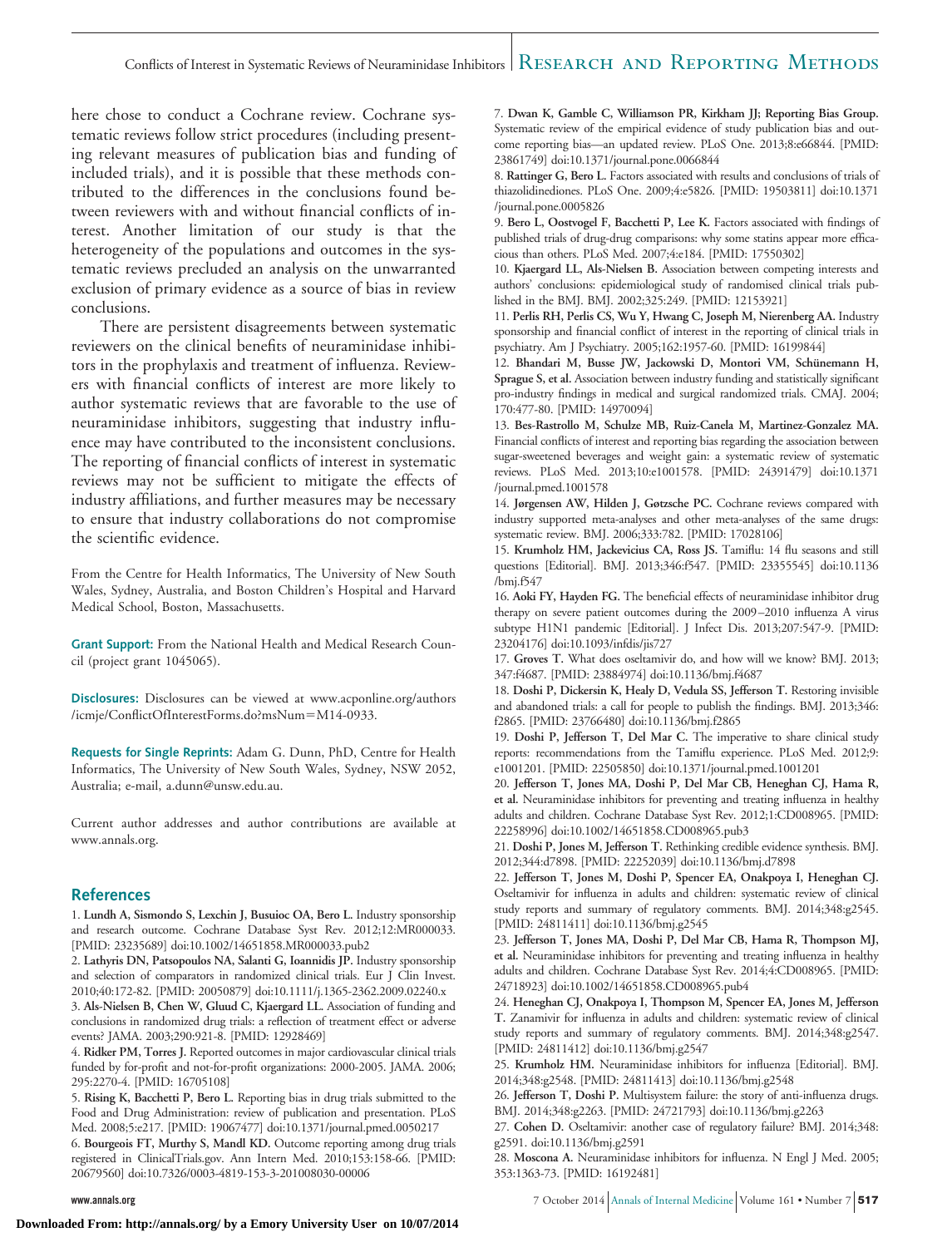#### RESEARCH AND REPORTING METHODS Conflicts of Interest in Systematic Reviews of Neuraminidase Inhibitors

29. **Smith JR, Ariano RE, Toovey S.** The use of antiviral agents for the management of severe influenza. Crit Care Med. 2010;38:e43-51. [PMID: 19935416] doi:10.1097/CCM.0b013e3181c85229

30. **Jones M, Del Mar C.** Safety of neuraminidase inhibitors for influenza. Expert Opin Drug Saf. 2006;5:603-8. [PMID: 16907649]

31. **Chan AW.** Bias, spin, and misreporting: time for full access to trial protocols and results. PLoS Med. 2008;5:e230. [PMID: 19067481] doi:10.1371/journal .pmed.0050230

32. **Boutron I, Dutton S, Ravaud P, Altman DG.** Reporting and interpretation of randomized controlled trials with statistically nonsignificant results for primary outcomes. JAMA. 2010;303:2058-64. [PMID: 20501928] doi:10.1001 /jama.2010.651

33. **Egger M, Smith GD.** Bias in location and selection of studies. BMJ. 1998; 316:61-6. [PMID: 9451274]

34. **Begg CB, Mazumdar M.** Operating characteristics of a rank correlation test for publication bias. Biometrics. 1994;50:1088-101. [PMID: 7786990]

35. **Khazeni N, Bravata DM, Holty JE, Uyeki TM, Stave CD, Gould MK.** Systematic review: safety and efficacy of extended-duration antiviral chemoprophylaxis against pandemic and seasonal influenza. Ann Intern Med. 2009;151: 464-73. [PMID: 19652173]

36. **Muthuri SG, Myles PR, Venkatesan S, Leonardi-Bee J, Nguyen-Van-Tam JS.** Impact of neuraminidase inhibitor treatment on outcomes of public health importance during the 2009 –2010 influenza A(H1N1) pandemic: a systematic review and meta-analysis in hospitalized patients. J Infect Dis. 2013;207:553-63. [PMID: 23204175] doi:10.1093/infdis/jis726

37. **Beck CR, Sokal R, Arunachalam N, Puleston R, Cichowska A, Kessel A, et al; UK Antiviral Effectiveness Review Group.** Neuraminidase inhibitors for influenza: a review and public health perspective in the aftermath of the 2009 pandemic. Influenza Other Respir Viruses. 2013;7 Suppl 1:14-24. [PMID: 23279893] doi:10.1111/irv.12048

38. **Ebell MH, Call M, Shinholser J.** Effectiveness of oseltamivir in adults: a meta-analysis of published and unpublished clinical trials. Fam Pract. 2013;30: 125-33. [PMID: 22997224] doi:10.1093/fampra/cms059

39. **Jefferson T, Jones M, Doshi P, Del Mar C.** Neuraminidase inhibitors for preventing and treating influenza in healthy adults: systematic review and meta-analysis. BMJ. 2009;339:b5106. [PMID: 19995812] doi:10.1136 /bmj.b5106

40. **Schmidt AF, Groenwold RH, van Delden JJ, van der Does Y, Klungel OH, Roes KC, et al.** Justification of exclusion criteria was underreported in a review of cardiovascular trials. J Clin Epidemiol. 2014;67:635-44. [PMID: 24613498] doi:10.1016/j.jclinepi.2013.12.005

41. **Roundtree AK, Kallen MA, Lopez-Olivo MA, Kimmel B, Skidmore B, Ortiz Z, et al.** Poor reporting of search strategy and conflict of interest in over 250 narrative and systematic reviews of two biologic agents in arthritis: a systematic review. J Clin Epidemiol. 2009;62:128-37. [PMID: 19013763] doi:10.1016 /j.jclinepi.2008.08.003

42. **Yank V, Rennie D, Bero LA.** Financial ties and concordance between results and conclusions in meta-analyses: retrospective cohort study. BMJ. 2007;335: 1202-5. [PMID: 18024482]

43. **Bero LA, Rennie D.** Influences on the quality of published drug studies. Int J Technol Assess Health Care. 1996;12:209-37. [PMID: 8707496]

44. **Payne D.** Tamiflu: the battle for secret drug data. BMJ. 2012;345:e7303. [PMID: 23109482] doi:10.1136/bmj.e7303

45. **Smith R, Gøtzsche PC, Groves T.** Should journals stop publishing research funded by the drug industry? BMJ. 2014;348:g171. [PMID: 24423895] doi:10.1136/bmj.g171

46. **Shojania KG, Sampson M, Ansari MT, Ji J, Doucette S, Moher D.** How quickly do systematic reviews go out of date? A survival analysis. Ann Intern Med. 2007;147:224-33. [PMID: 17638714]

#### **NEW PEER REVIEWERS**

Sign up to become a peer reviewer for *Annals of Internal Medicine* by going to www.annals.org/public/reviewers.aspx and selecting "Reviewer Information" to register as a new reviewer. Note that *Annals* reviewers whose reviews are returned on time and are judged satisfactory by the Editors may receive up to 3 Category 1 CME credits per review (maximum, 15 credits in a calendar year).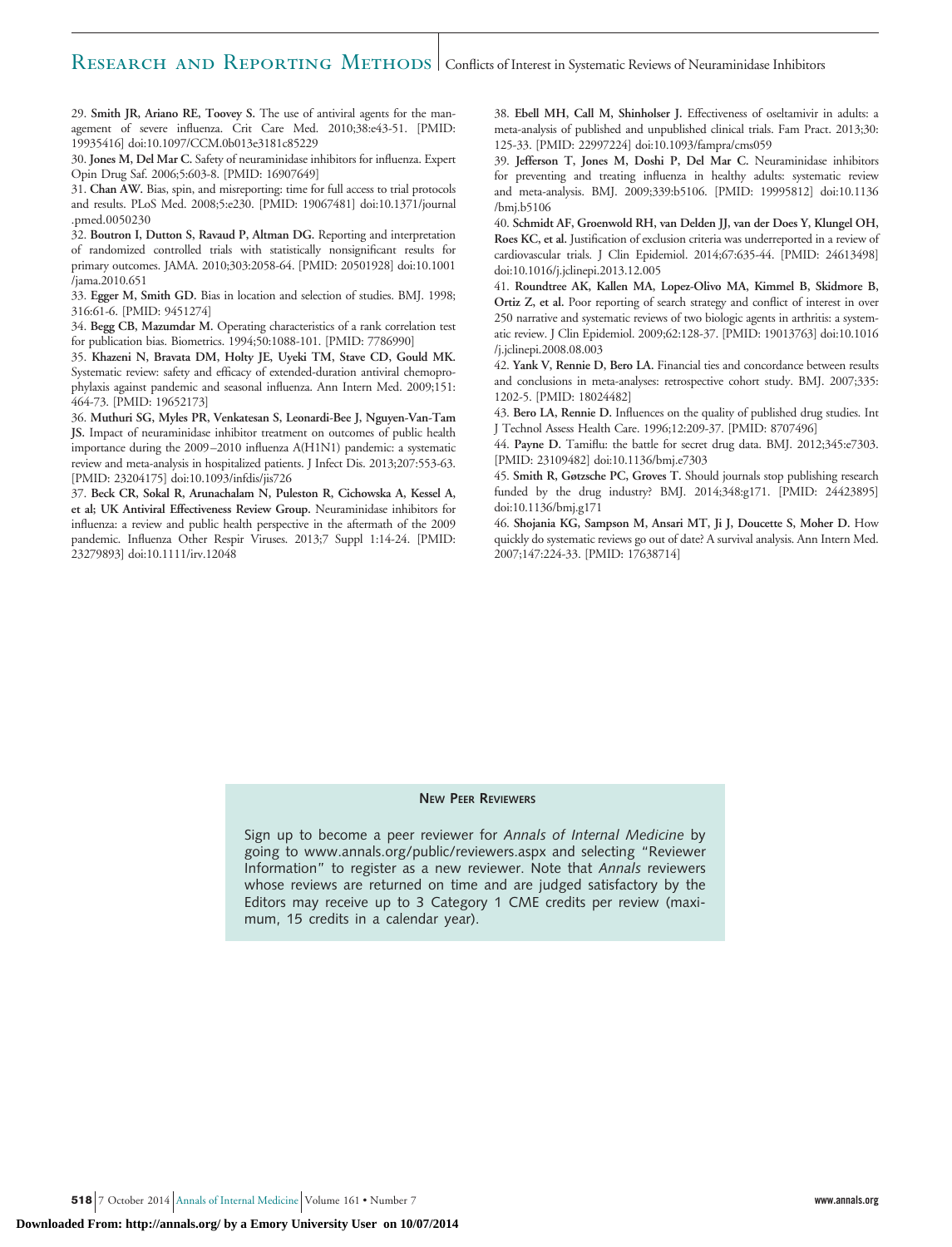# **Annals of Internal Medicine**

**Current Author Addresses:** Drs. Dunn, Tsafnat, and Coiera and Ms. Arachi: Centre for Health Informatics, The University of New South Wales, Sydney, NSW 2052, Australia.

Drs. Hudgins and Bourgeois: Division of Emergency Medicine, Boston Children's Hospital, 300 Longwood Avenue, Boston, MA 02115.

**Author Contributions:** Conception and design: A.G. Dunn, J. Hudgins, E. Coiera, F.T. Bourgeois.

Analysis and interpretation of the data: A.G. Dunn, D. Arachi, J. Hudgins, F.T. Bourgeois.

Drafting of the article: A.G. Dunn, D. Arachi, G. Tsafnat, E. Coiera, F.T. Bourgeois.

Critical revision of the article for important intellectual content: A.G. Dunn, D. Arachi, G. Tsafnat, E. Coiera, F.T. Bourgeois.

Final approval of the article: A.G. Dunn, D. Arachi, J. Hudgins, G. Tsafnat, E. Coiera, F.T. Bourgeois.

Statistical expertise: G. Tsafnat, F.T. Bourgeois.

Obtaining of funding: A.G. Dunn, E. Coiera.

Collection and assembly of data: A.G. Dunn, D. Arachi.

#### **Web-Only References**

47. **Matheson NJ, Harnden AR, Perera R, Sheikh A, Symmonds-Abrahams M.** Neuraminidase inhibitors for preventing and treating influenza in children. Cochrane Database Syst Rev. 2007:CD002744. [PMID: 17253479]

48. **Postma MJ, Beardsworth P, Wilschut JC.** Cost effectiveness of oseltamivir treatment of influenza: a critique of published methods and outcomes. J Med Econ. 2008;11:743-68. [PMID: 19450079] doi:10.3111/13696990802505557 49. **Burch J, Paulden M, Conti S, Stock C, Corbett M, Welton NJ, et al.** Antiviral drugs for the treatment of influenza: a systematic review and economic evaluation. Health Technol Assess. 2009;13:1-265, iii-iv. [PMID: 19954682] doi:10.3310/hta13580

50. **Falagas ME, Vouloumanou EK, Baskouta E, Rafailidis PI, Polyzos K, Rello J.** Treatment options for 2009 H1N1 influenza: evaluation of the published evidence. Int J Antimicrob Agents. 2010;35:421-30. [PMID: 20185273] doi:10.1016/j.ijantimicag.2010.01.006

51. **Falagas ME, Koletsi PK, Vouloumanou EK, Rafailidis PI, Kapaskelis AM, Rello J.** Effectiveness and safety of neuraminidase inhibitors in reducing influenza complications: a meta-analysis of randomized controlled trials. J Antimicrob Chemother. 2010;65:1330-46. [PMID: 20488984] doi:10.1093/jac/dkq158

52. **Mosby LG, Rasmussen SA, Jamieson DJ.** 2009 pandemic influenza A (H1N1) in pregnancy: a systematic review of the literature. Am J Obstet Gynecol. 2011;205:10-8. [PMID: 21345415] doi:10.1016/j.ajog.2010.12.033

53. **Jackson RJ, Cooper KL, Tappenden P, Rees A, Simpson EL, Read RC, et al.** Oseltamivir, zanamivir and amantadine in the prevention of influenza: a systematic review. J Infect. 2011;62:14-25. [PMID: 20950645] doi:10.1016/j .jinf.2010.10.003

54. **Muthuri SG, Venkatesan S, Myles PR, Leonardi-Bee J, Al Khuwaitir TS, Al Mamun A, et al; PRIDE Consortium Investigators.** Effectiveness of neur-

aminidase inhibitors in reducing mortality in patients admitted to hospital with influenza A H1N1pdm09 virus infection: a meta-analysis of individual participant data. Lancet Respir Med. 2014;2:395-404. [PMID: 24815805] doi:10.1016/S2213-2600(14)70041-4

55. **Jefferson T, Demicheli V, Rivetti D, Jones M, Di Pietrantonj C, Rivetti A.** Antivirals for influenza in healthy adults: systematic review. Lancet. 2006;367: 303-13. [PMID: 16443037]

56. **Shun-Shin M, Thompson M, Heneghan C, Perera R, Harnden A, Mant D.** Neuraminidase inhibitors for treatment and prophylaxis of influenza in children: systematic review and meta-analysis of randomised controlled trials. BMJ. 2009;339:b3172. [PMID: 19666987] doi:10.1136/bmj.b3172

57. **Burch J, Corbett M, Stock C, Nicholson K, Elliot AJ, Duffy S, et al.** Prescription of anti-influenza drugs for healthy adults: a systematic review and meta-analysis. Lancet Infect Dis. 2009;9:537-45. [PMID: 19665930] doi: 10.1016/S1473-3099(09)70199-9

58. **Jefferson T, Jones M, Doshi P, Del Mar C, Dooley L, Foxlee R.** Neuraminidase inhibitors for preventing and treating influenza in healthy adults. Cochrane Database Syst Rev. 2010:CD001265. [PMID: 20166059] doi: 10.1002/14651858.CD001265.pub3

59. **Jagannath VA, Asokan GV, Fedorowicz Z, Singaram JS, Lee TW.** Neuraminidase inhibitors for the treatment of influenza infection in people with cystic fibrosis. Cochrane Database Syst Rev. 2010:CD008139. [PMID: 20238363] doi:10.1002/14651858.CD008139.pub2

60. **Wang K, Shun-Shin M, Gill P, Perera R, Harnden A.** Neuraminidase inhibitors for preventing and treating influenza in children. Cochrane Database Syst Rev. 2012;1:CD002744. [PMID: 22258949] doi:10.1002/14651858 .CD002744.pub3

61. **Wang K, Shun-Shin M, Gill P, Perera R, Harnden A.** Neuraminidase inhibitors for preventing and treating influenza in children (published trials only). Cochrane Database Syst Rev. 2012;4:CD002744. [PMID: 22513907] doi:10.1002/14651858.CD002744.pub4

62. **Hsu J, Santesso N, Mustafa R, Brozek J, Chen YL, Hopkins JP, et al.** Antivirals for treatment of influenza: a systematic review and meta-analysis of observational studies. Ann Intern Med. 2012;156:512-24. [PMID: 22371849] doi:10.7326/0003-4819-156-7-201204030-00411

63. **Jagannath VA, Asokan GV, Fedorowicz Z, Lee TW.** Neuraminidase inhibitors for the treatment of influenza infection in people with cystic fibrosis. Cochrane Database Syst Rev. 2014;2:CD008139. [PMID: 24515341] doi: 10.1002/14651858.CD008139.pub3

64. **Freemantle N, Shallcross LJ, Kyte D, Rader T, Calvert MJ.** Oseltamivir: the real world data. BMJ. 2014;348:g2371. [PMID: 24811409] doi:10.1136 /bmj.g2371

65. **Nicholson KG, Thompson CI, Klap JM, Wood JM, Batham S, Newman RW, et al.** Safety and immunogenicity of whole-virus, alum-adjuvanted wholevirus, virosomal, and whole-virus intradermal influenza A/H9N2 vaccine formulations. Vaccine. 2009;28:171-8. [PMID: 19799843] doi:10.1016/j.vaccine .2009.09.103

66. **Jennings LC, Monto AS, Chan PK, Szucs TD, Nicholson KG.** Stockpiling prepandemic influenza vaccines: a new cornerstone of pandemic preparedness plans. Lancet Infect Dis. 2008;8:650-8. [PMID: 18922487] doi:10.1016/S1473 -3099(08)70232-9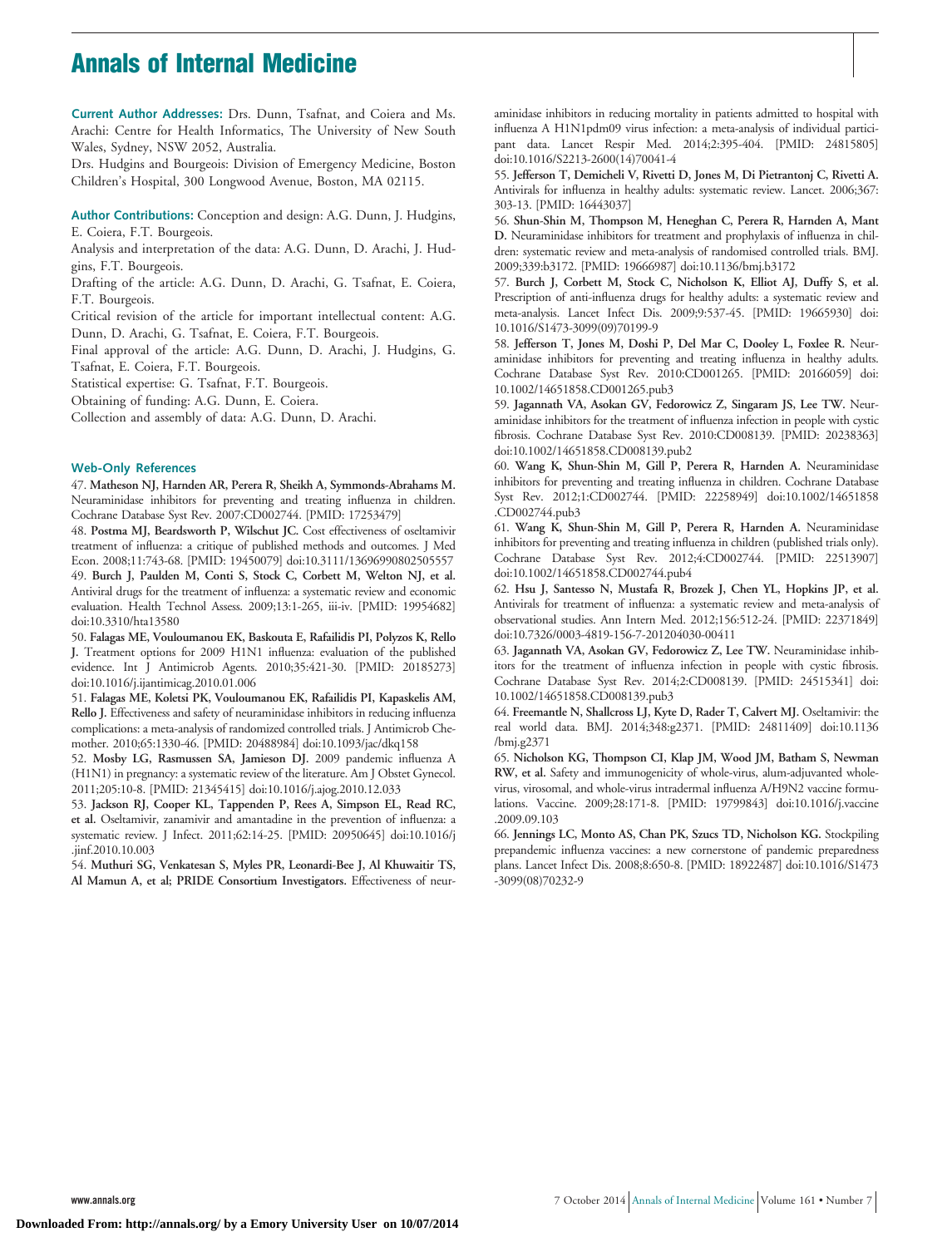|                                        |                                                                          | Appendix Table 1. Financial Conflicts of Interest Among Authors of the Systematic Reviews     |      |               |
|----------------------------------------|--------------------------------------------------------------------------|-----------------------------------------------------------------------------------------------|------|---------------|
| Author, Year (Reference)               | Source of Financial<br><b>Conflict of Interest</b><br><b>Information</b> | Financial Conflict of Interest Type and Recipient                                             | Year | Sponsor       |
| Postma et al, 2008 (48)                |                                                                          |                                                                                               |      |               |
| Postma MJ                              | Postma et al, 2008 (48)                                                  | Writing, Postma                                                                               | 2008 | Roche         |
| Beardsworth P                          | Postma et al, 2008 (48)                                                  | Employment, Beardsworth                                                                       | 2008 | Roche         |
| Burch et al, 2009 (49)                 |                                                                          |                                                                                               |      |               |
| Nicholson KG                           | Nicholson et al, 2009 (65)                                               | Funding, University Hospitals of Leicester                                                    | 2009 | Roche, Gilead |
| Nicholson KG                           | Burch et al, 2009 (57)                                                   | Funding, Department of Infection, Immunity, and Inflammation,<br>University of Leicester      | 2009 | Roche         |
| Nicholson KG                           | Jennings et al, 2008 (66)                                                | Funding, Department of Infectious Disease and Tropical Medicine,<br>Leicester Royal Infirmary | 2008 | Roche         |
| Burch et al, 2009 (57)                 |                                                                          |                                                                                               |      |               |
| Nicholson KG                           | Burch et al, 2009 (57)                                                   | Funding, Department of Infection, Immunity, and Inflammation,<br>University of Leicester      | 2009 | Roche         |
| Nicholson KG                           | Nicholson et al, 2009 (65)                                               | Funding, University Hospitals of Leicester                                                    | 2009 | Roche, Gilead |
| Nicholson KG                           | Jennings et al, 2008 (66)                                                | Funding, Department of Infectious Disease and Tropical Medicine,<br>Leicester Royal Infirmary | 2008 | Roche         |
| Jackson et al, 2011 (53)               |                                                                          |                                                                                               |      |               |
| Nicholson KG                           | Burch et al, 2009 (57)                                                   | Funding, Department of Infection, Immunity, and Inflammation,<br>University of Leicester      | 2009 | Roche         |
| Nicholson KG                           | Nicholson et al, 2009 (65)                                               | Funding, University Hospitals of Leicester                                                    | 2009 | Roche, Gilead |
| Muthuri et al, 2013 (36)               |                                                                          |                                                                                               |      |               |
| Muthuri SG                             | Muthuri et al, 2013 (36)                                                 | Funding, Muthuri                                                                              | 2013 | Roche         |
| Muthuri SG                             | Muthuri et al, 2013 (36)                                                 | Funding, University of Nottingham Health Protection and<br>Influenza Research Group           | 2013 | <b>GSK</b>    |
| Venkatesan S                           | Muthuri et al, 2013 (36)                                                 | Funding, University of Nottingham Health Protection and<br>Influenza Research Group           | 2013 | <b>GSK</b>    |
| Myles PR                               | Muthuri et al, 2013 (36)                                                 | Funding, University of Nottingham Health Protection and<br>Influenza Research Group           | 2013 | GSK           |
| Nguyen-Van-Tam JS                      | Beck et al, 2013 (37)                                                    | Funding, University of Nottingham Health Protection and<br>Influenza Research Group           | 2013 | GSK, Roche    |
|                                        |                                                                          |                                                                                               |      |               |
| Beck et al, 2013 (37)                  |                                                                          |                                                                                               |      |               |
| Nguyen-Van-Tam JS                      | Beck et al, 2013 (37)                                                    | Funding, University of Nottingham Health Protection and<br>Influenza Research Group           | 2013 | GSK, Roche    |
| Puleston R                             | Beck et al, 2013 (37)                                                    | Funding, University of Nottingham Health Protection and<br>Influenza Research Group           | 2013 | GSK, Roche    |
| Puleston R                             | Beck et al, 2013 (37)                                                    | Funding, Puleston                                                                             | 2013 | GSK           |
| <b>Beck CR</b>                         | Beck et al, 2013 (37)                                                    | Funding, University of Nottingham Health Protection and<br>Influenza Research Group           | 2013 | GSK, Roche    |
|                                        |                                                                          |                                                                                               |      |               |
| Muthuri et al, 2014 (54)<br>Muthuri SG | Muthuri et al, 2014 (54)                                                 | Funding, Muthuri                                                                              | 2014 | Roche         |
| Myles PR                               | Muthuri et al, 2014 (54)                                                 | Funding, Myles                                                                                | 2014 | Roche         |
| Booy R                                 | Muthuri et al, 2014 (54)                                                 | Funding, Booy                                                                                 | 2014 | GSK, Roche    |
| Nguyen-Van-Tam JS                      | Muthuri et al, 2014 (54)                                                 | Funding, Nguyen-Van-Tam                                                                       | 2014 | <b>GSK</b>    |
| Nguyen-Van-Tam JS                      | Beck et al, 2013 (37)                                                    | Funding, University of Nottingham Health Protection and                                       | 2013 | GSK, Roche    |
|                                        |                                                                          | Influenza Research Group                                                                      |      |               |

 $GSK = GlaxoSmithKline.$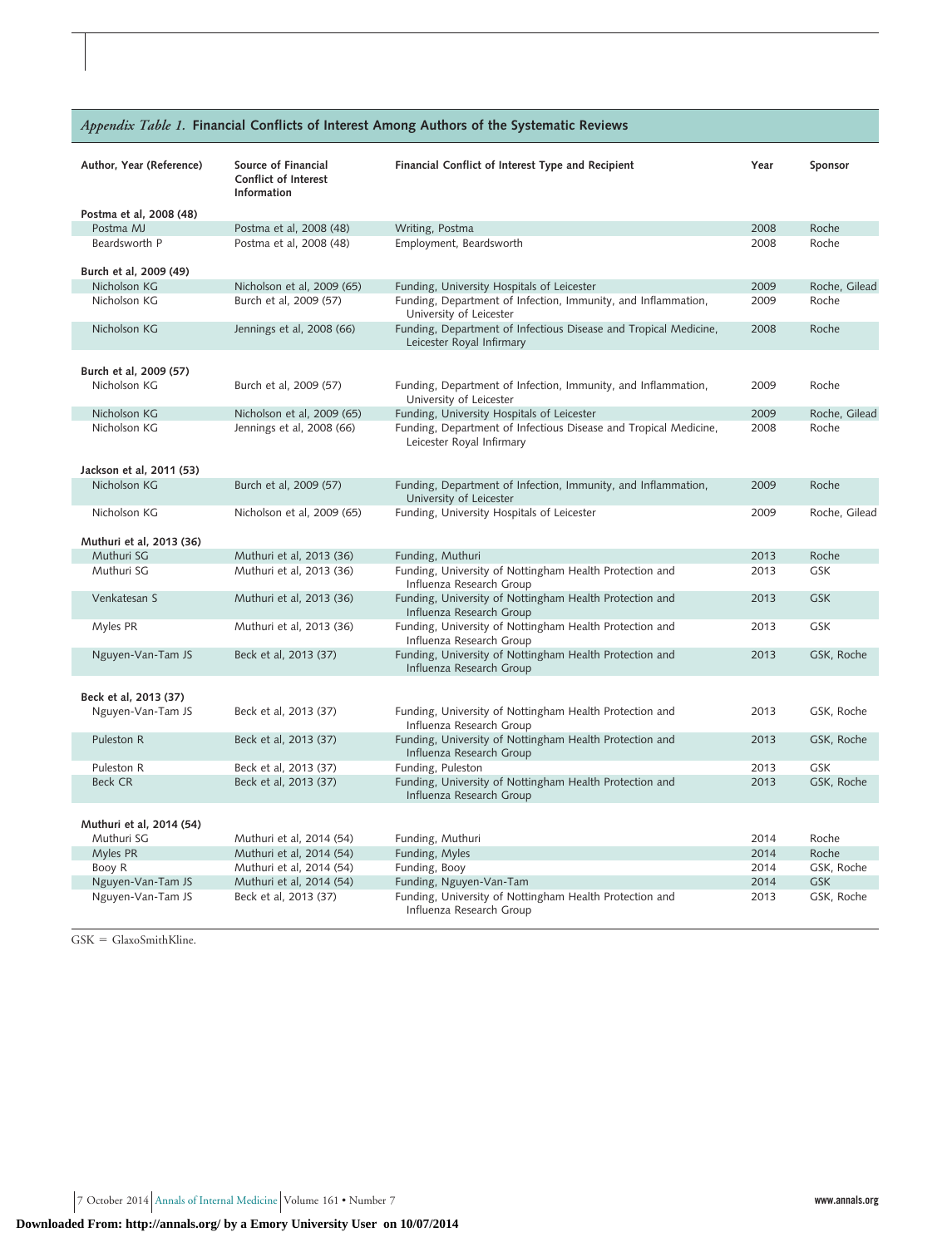*Appendix Table 2.* **Characteristics of Systematic Reviews Examining Prophylaxis and Treatment Outcomes for Neuraminidase Inhibitors**

| Variable                                            |                                 |                               |                                     |                                | Graded as Favorable            |                                |                              |                                |
|-----------------------------------------------------|---------------------------------|-------------------------------|-------------------------------------|--------------------------------|--------------------------------|--------------------------------|------------------------------|--------------------------------|
|                                                     | Matheson<br>et al,<br>2007 (47) | Postma<br>et al,<br>2008 (48) | <b>Burch</b><br>et al,<br>2009 (49) | Khazeni<br>et al,<br>2009 (35) | Falagas<br>et al,<br>2010 (50) | Falagas<br>et al,<br>2010 (51) | Mosby<br>et al,<br>2011 (52) | Jackson<br>et al,<br>2011 (53) |
| Neuraminidase inhibitor                             |                                 |                               |                                     |                                |                                |                                |                              |                                |
| Zanamivir                                           | $\bullet$                       |                               |                                     |                                |                                | $\bullet$                      |                              |                                |
| Oseltamivir                                         | $\bullet$                       |                               |                                     |                                |                                |                                |                              |                                |
| Systematic review design                            |                                 |                               |                                     |                                |                                |                                |                              |                                |
| Cochrane systematic review                          | $\bullet$                       |                               |                                     |                                |                                |                                |                              |                                |
| Includes a meta-analysis                            | $\bullet$                       |                               | ٠                                   |                                |                                | $\bullet$                      |                              |                                |
| <b>Evidence inclusion</b>                           |                                 |                               |                                     |                                |                                |                                |                              |                                |
| Published randomized, controlled trials             | $\bullet$                       |                               | $\bullet$                           |                                |                                | $\bullet$                      |                              |                                |
| Published observational studies                     |                                 |                               |                                     |                                | $\bullet$                      |                                |                              |                                |
| Pharmacoeconomic studies                            |                                 | $\bullet$                     |                                     |                                |                                |                                |                              |                                |
| Clinical study reports or patient-level data        |                                 |                               |                                     |                                |                                |                                |                              |                                |
| Prophylaxis outcomes                                |                                 |                               |                                     |                                |                                |                                |                              |                                |
| Influenza-like illness                              | $\bullet$                       | <b>NA</b>                     | <b>NA</b>                           |                                | <b>NA</b>                      | <b>NA</b>                      | <b>NA</b>                    |                                |
| Confirmed influenza                                 | ō                               | <b>NA</b>                     | <b>NA</b>                           |                                | <b>NA</b>                      | <b>NA</b>                      | <b>NA</b>                    | $\bullet$                      |
| <b>Treatment outcomes</b>                           |                                 |                               |                                     |                                |                                |                                |                              |                                |
| Duration of symptoms                                | $\bullet$                       | $\bullet$                     | $\bullet$                           | <b>NA</b>                      |                                |                                |                              | <b>NA</b>                      |
| Complications                                       | $\bullet$                       | $\bullet$                     | $\bullet$                           | <b>NA</b>                      |                                | $\bullet$                      | $\bullet$                    | <b>NA</b>                      |
| Hospitalization                                     | $\bullet$                       | $\bullet$                     | $\bullet$                           | <b>NA</b>                      |                                |                                | $\bullet$                    | <b>NA</b>                      |
| Mortality                                           |                                 |                               |                                     | <b>NA</b>                      | $\bullet$                      | $\bullet$                      |                              | <b>NA</b>                      |
| Patient populations                                 |                                 |                               |                                     |                                |                                |                                |                              |                                |
| Healthy adults                                      |                                 | $\bullet$                     | $\bullet$                           | $\bullet$                      | $\bullet$                      | $\bullet$                      |                              | $\bullet$                      |
| Children                                            | $\bullet$                       | $\bullet$                     |                                     |                                | $\bullet$                      |                                |                              | $\bullet$                      |
| Hospitalized patients                               |                                 | $\bullet$                     |                                     | <b>NA</b>                      | $\bullet$                      |                                | $\bullet$                    | <b>NA</b>                      |
| Other populationst                                  |                                 |                               |                                     |                                | $\bullet$                      |                                |                              | $\bullet$                      |
| Updates and summary reviews                         |                                 |                               |                                     |                                |                                |                                |                              |                                |
| Update of previous review<br>Summary review‡        |                                 |                               |                                     |                                |                                |                                |                              |                                |
| Shared authors on $\geq$ 2 other systematic reviews | $\bullet$                       |                               | $\bullet$                           |                                |                                |                                |                              | $\bullet$                      |
|                                                     |                                 |                               |                                     |                                |                                |                                |                              |                                |
| Quality assessments                                 |                                 |                               |                                     |                                |                                |                                |                              |                                |
| Statement on publication bias                       | $\bullet$                       |                               |                                     |                                |                                | ٠                              |                              |                                |
| Statement on access to study data                   | $\bullet$                       |                               |                                     |                                |                                |                                |                              |                                |
| Statement on industry support of studies            |                                 |                               |                                     |                                |                                |                                |                              |                                |
| <b>Efficacy assessments</b>                         |                                 |                               |                                     |                                |                                |                                |                              |                                |
| Graded as favorable for treatment                   | $\bullet$                       | $\bullet$                     | $\bullet$                           | <b>NA</b>                      | $\bullet$                      | $\bullet$                      | $\bullet$                    | <b>NA</b>                      |
| Graded as favorable for prophylaxis                 |                                 | <b>NA</b>                     | <b>NA</b>                           | ٠                              | <b>NA</b>                      | <b>NA</b>                      | <b>NA</b>                    | ٠                              |
| Financial conflicts of interest                     |                                 |                               |                                     |                                |                                |                                |                              |                                |
| Financial conflict of interest present              |                                 | $\bullet$                     | $\bullet$                           |                                |                                |                                |                              | $\bullet$                      |

NA - not applicable. \* Reviewers could not undertake meta-analyses because no evidence was identified.

† Included pregnant women, patients with cystic fibrosis, elderly persons, and populations with underlying conditions.

‡ Prepared on the basis of reviews published in Cochrane Database of Systematic Reviews.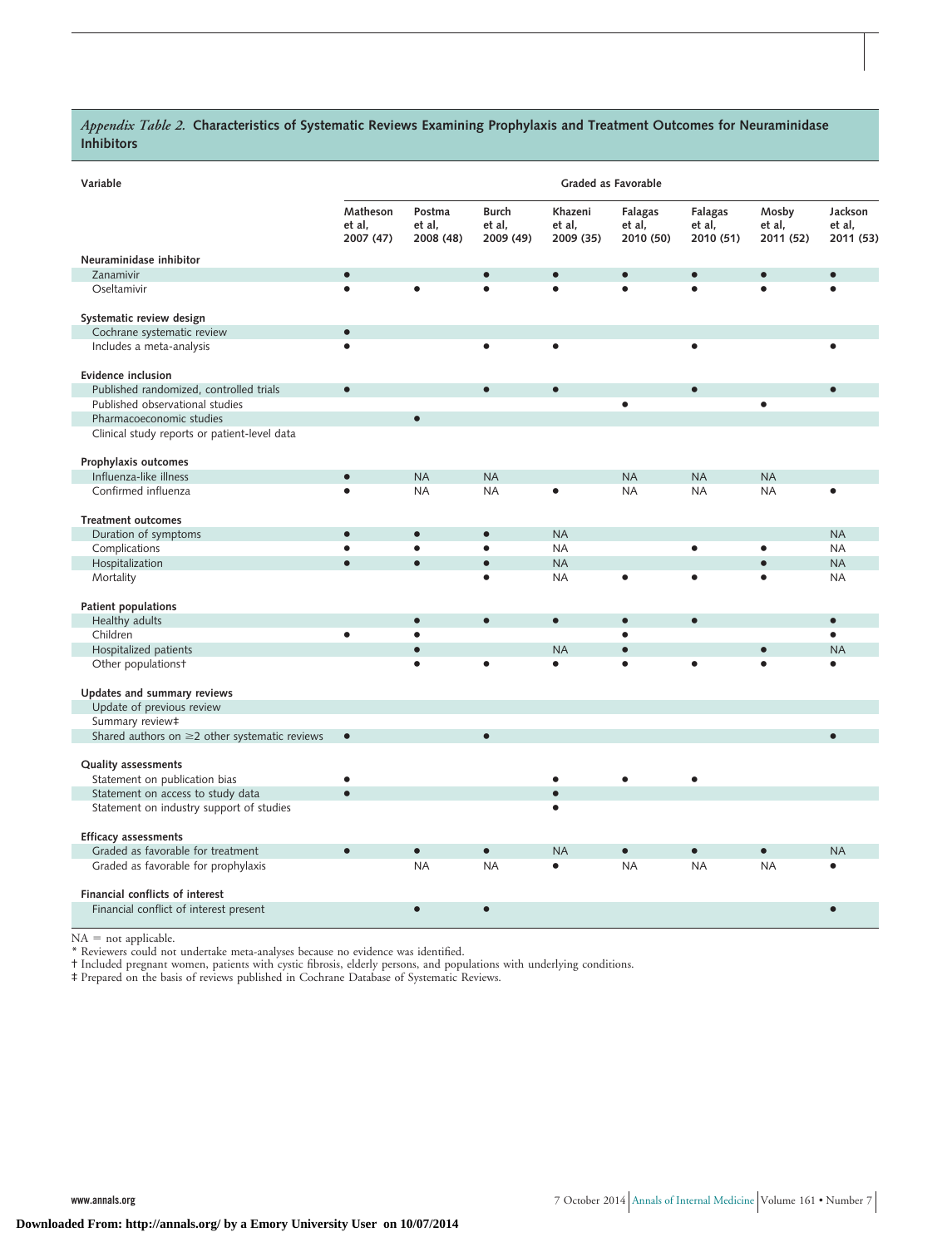### *Appendix Table 2***—Continued**

|                             | Graded as Favorable            |                                |                                  |                                  |                                  | Not Graded as Favorable      |                                  |                                  |
|-----------------------------|--------------------------------|--------------------------------|----------------------------------|----------------------------------|----------------------------------|------------------------------|----------------------------------|----------------------------------|
| Beck<br>et al,<br>2013 (37) | Muthuri<br>et al,<br>2013 (36) | Muthuri<br>et al,<br>2014 (54) | Jefferson<br>et al,<br>2006 (55) | Shun-Shin<br>et al,<br>2009 (56) | Jefferson<br>et al,<br>2009 (39) | Burch<br>et al,<br>2009 (57) | Jefferson<br>et al,<br>2010 (58) | Jagannath<br>et al,<br>2010 (59) |
|                             | $\bullet$                      | $\bullet$                      | $\bullet$                        | $\bullet$                        | $\bullet$                        | $\bullet$                    | $\bullet$                        | $\bullet$                        |
|                             |                                | $\bullet$                      | $\bullet$                        | $\bullet$                        |                                  | $\bullet$                    | $\bullet$                        | $\bullet$                        |
|                             |                                |                                |                                  |                                  |                                  |                              | $\bullet$                        | $\bullet$                        |
|                             | $\bullet$                      | $\bullet$                      | $\bullet$                        | $\bullet$                        | $\bullet$                        | $\bullet$                    | $\bullet$                        | $\mathsf{NA}^*$                  |
|                             |                                |                                | $\bullet$                        | $\bullet$                        | $\bullet$                        | $\bullet$                    | $\bullet$                        | $\bullet$                        |
|                             | $\bullet$                      |                                |                                  |                                  |                                  |                              |                                  |                                  |
|                             |                                | $\bullet$                      |                                  |                                  |                                  |                              |                                  |                                  |
|                             | NA                             | NA                             | $\bullet$                        |                                  | $\bullet$                        | $\sf NA$                     | $\bullet$                        | NA                               |
|                             | <b>NA</b>                      | <b>NA</b>                      | $\bullet$                        | $\bullet$                        |                                  | $\sf NA$                     | ċ                                | <b>NA</b>                        |
| $\bullet$                   |                                |                                | $\bullet$                        | $\bullet$                        | $\bullet$                        | $\bullet$                    | $\bullet$                        | $\bullet$                        |
|                             |                                |                                | $\bullet$                        | $\bullet$                        | $\bullet$                        | $\bullet$                    | $\bullet$                        | $\bullet$                        |
|                             | $\bullet$                      | $\bullet$                      | $\bullet$                        |                                  |                                  | $\bullet$                    |                                  | $\bullet$                        |
|                             |                                |                                | $\bullet$                        |                                  | $\bullet$                        | $\bullet$                    | $\bullet$                        |                                  |
| ٠                           |                                |                                |                                  | $\bullet$                        |                                  |                              |                                  |                                  |
|                             | $\bullet$                      | $\bullet$                      |                                  |                                  |                                  | $\bullet$                    |                                  |                                  |
|                             |                                |                                |                                  |                                  |                                  |                              | $\bullet$                        |                                  |
|                             |                                |                                |                                  |                                  | $\bullet$                        |                              |                                  |                                  |
|                             | $\bullet$                      | $\bullet$                      | $\bullet$                        | $\bullet$                        | $\bullet$                        | $\bullet$                    | $\bullet$                        |                                  |
|                             | $\bullet$                      |                                |                                  |                                  | $\bullet$                        |                              | $\bullet$                        |                                  |
|                             |                                |                                |                                  | $\bullet$<br>$\bullet$           | $\bullet$                        |                              | $\bullet$                        |                                  |
|                             |                                |                                |                                  |                                  |                                  |                              |                                  |                                  |
|                             | $\sf NA$                       | $\sf NA$                       |                                  |                                  |                                  | <b>NA</b>                    |                                  | <b>NA</b>                        |
|                             | $\bullet$                      | $\bullet$                      |                                  |                                  |                                  | $\bullet$                    |                                  |                                  |

7 October 2014 Annals of Internal Medicine Volume 161 • Number 7 **www.annals.org**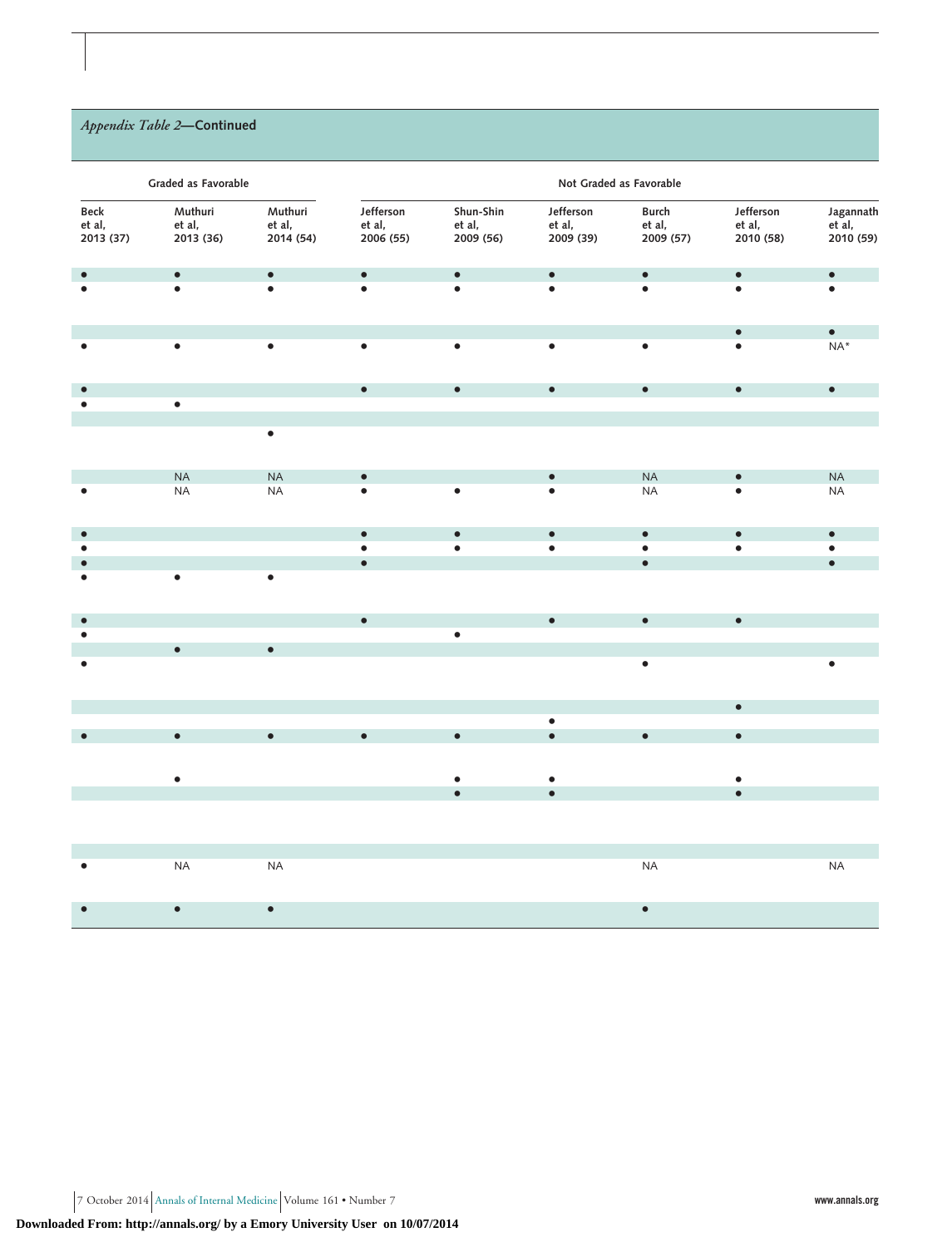## *Appendix Table 2***—Continued**

|                                  |                                 |                            |                              | Not Graded as Favorable          |                                   |                                 |                                  |                                  |
|----------------------------------|---------------------------------|----------------------------|------------------------------|----------------------------------|-----------------------------------|---------------------------------|----------------------------------|----------------------------------|
| Jefferson<br>et al,<br>2012 (20) | Wang<br>et al,<br>2012 (60, 61) | Hsu<br>et al,<br>2012 (62) | Ebell<br>et al,<br>2013 (38) | Jagannath<br>et al,<br>2014 (63) | Freemantle<br>et al,<br>2014 (64) | Heneghan<br>et al,<br>2014 (24) | Jefferson<br>et al,<br>2014 (22) | Jefferson<br>et al,<br>2014 (23) |
| $\bullet$                        | $\bullet$                       | $\bullet$                  |                              | $\bullet$                        |                                   | $\bullet$                       |                                  | $\bullet$                        |
|                                  | $\bullet$                       | $\bullet$                  | $\bullet$                    | $\bullet$                        | $\bullet$                         |                                 | $\bullet$                        |                                  |
| $\bullet$                        | $\bullet$                       |                            |                              | $\bullet$                        |                                   |                                 |                                  | $\bullet$                        |
|                                  | $\bullet$                       |                            | $\bullet$                    | $NA*$                            |                                   | $\bullet$                       | $\bullet$                        |                                  |
|                                  | $\bullet$                       |                            | $\bullet$                    | $\bullet$                        |                                   |                                 |                                  |                                  |
|                                  |                                 | $\bullet$                  |                              |                                  | $\bullet$                         |                                 |                                  |                                  |
|                                  |                                 |                            |                              |                                  |                                   | $\bullet$                       | $\bullet$                        |                                  |
|                                  |                                 | NA                         | NA                           | $\sf NA$                         | $\sf NA$                          | $\bullet$                       | $\bullet$                        | $\bullet$                        |
|                                  | $\bullet$                       | $\sf NA$                   | <b>NA</b>                    | NA                               | NA                                | $\bullet$                       | $\bullet$                        |                                  |
| $\bullet$                        | $\bullet$                       | $\bullet$                  | $\bullet$                    | $\bullet$                        |                                   | $\bullet$                       | $\bullet$                        | $\bullet$                        |
|                                  | $\bullet$                       | $\bullet$                  | $\bullet$                    | $\bullet$                        | $\bullet$                         | $\bullet$                       | $\bullet$                        | $\bullet$                        |
|                                  | $\bullet$                       | $\bullet$<br>$\bullet$     | $\bullet$                    | $\bullet$                        | $\bullet$                         | $\bullet$                       | $\bullet$                        | $\bullet$                        |
|                                  |                                 | $\bullet$                  | $\bullet$                    |                                  | $\bullet$                         | $\bullet$                       | $\bullet$                        | $\bullet$                        |
|                                  | $\bullet$                       | $\bullet$                  |                              |                                  | $\bullet$                         | $\bullet$                       | $\bullet$                        | $\bullet$                        |
|                                  |                                 | $\bullet$<br>$\bullet$     |                              |                                  | $\bullet$                         |                                 |                                  |                                  |
| $\bullet$                        | $\bullet$                       |                            |                              | $\bullet$                        |                                   |                                 |                                  | $\bullet$                        |
| $\bullet$                        | $\bullet$                       |                            |                              |                                  |                                   | $\bullet$<br>$\bullet$          | $\bullet$<br>$\bullet$           | $\bullet$                        |
|                                  |                                 |                            |                              |                                  |                                   |                                 |                                  |                                  |
|                                  | $\bullet$                       | $\bullet$                  |                              |                                  |                                   |                                 |                                  |                                  |
|                                  | $\bullet$                       |                            |                              |                                  |                                   | $\bullet$                       | $\bullet$                        |                                  |
|                                  | $\bullet$                       | $\bullet$                  | $\bullet$                    |                                  | $\bullet$                         | $\bullet$                       |                                  |                                  |
|                                  |                                 | $\sf NA$                   | <b>NA</b>                    | $\sf NA$                         | <b>NA</b>                         |                                 |                                  |                                  |
|                                  |                                 |                            |                              |                                  |                                   |                                 |                                  |                                  |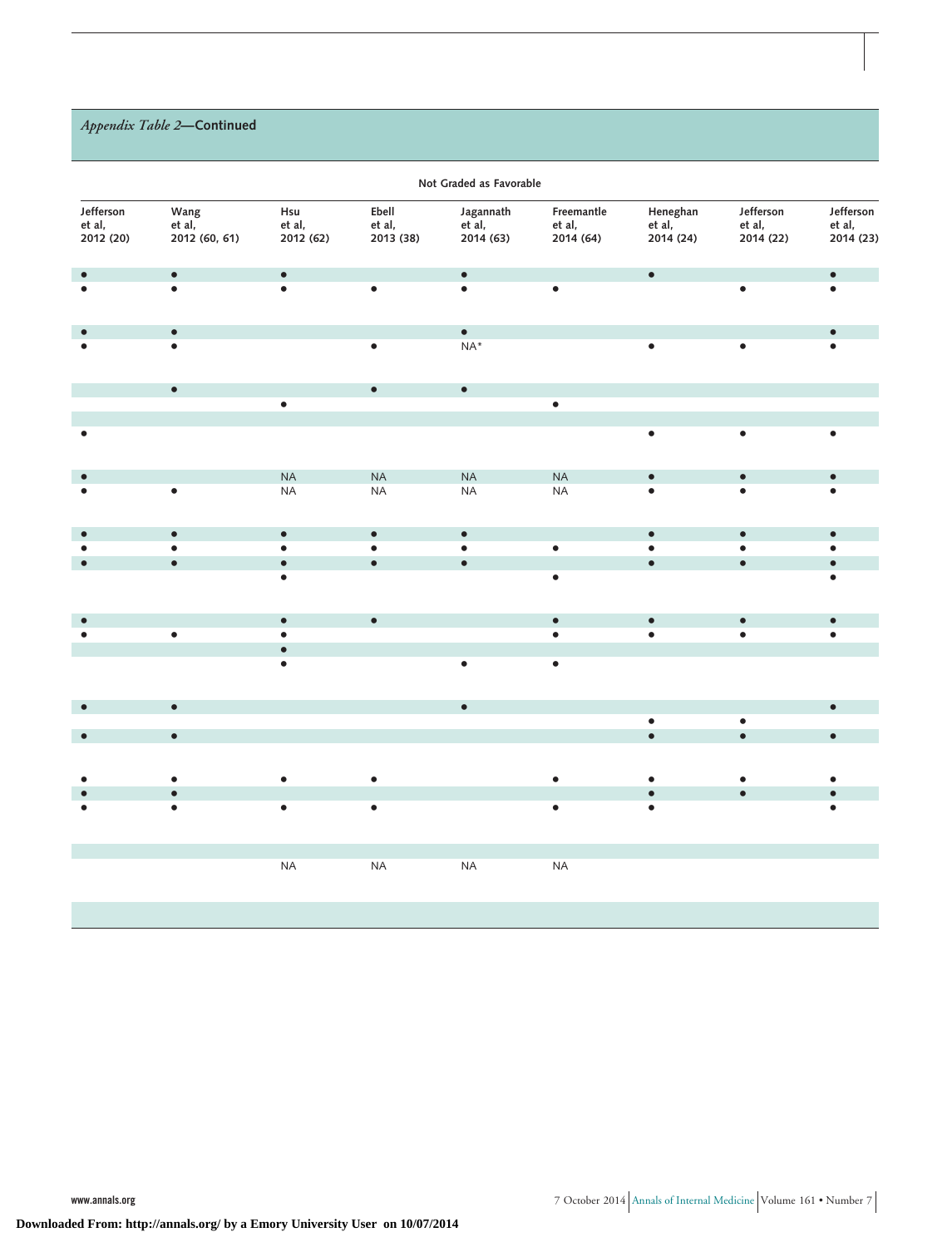|                               | <i>Ippendix Table 5.</i> Statements Addressing the validity of Filmary Studies                                                                                                                                                                                                                                                                            |                                                                                                                                                                                                                                                                     |                                                                                                                                                                                                         |
|-------------------------------|-----------------------------------------------------------------------------------------------------------------------------------------------------------------------------------------------------------------------------------------------------------------------------------------------------------------------------------------------------------|---------------------------------------------------------------------------------------------------------------------------------------------------------------------------------------------------------------------------------------------------------------------|---------------------------------------------------------------------------------------------------------------------------------------------------------------------------------------------------------|
| Author, Year (Reference)      | Publication Bias or Nonpublication of Primary<br><b>Studies</b>                                                                                                                                                                                                                                                                                           | Incomplete Access to Comprehensive<br><b>Study Data</b>                                                                                                                                                                                                             | Industry Support of Primary Studies                                                                                                                                                                     |
| Jefferson et al, 2006 (55)    | <b>NA</b>                                                                                                                                                                                                                                                                                                                                                 | <b>NA</b>                                                                                                                                                                                                                                                           | <b>NA</b>                                                                                                                                                                                               |
| Matheson et al,<br>2007 (47)  | "We identified several negative results reported<br>by regulatory bodies as part of drug licensing<br>and approval assessments that had, at least<br>initially, not been published in peer-reviewed<br>journal articles or conference presentations."                                                                                                     | "In general, both Roche and GlaxoSmithKline<br>were willing to supply conference abstracts/<br>posters and references to published data<br>but (with the exception of a number of<br>clarifications by Roche) would not provide<br>re-analyses or additional data." | <b>NA</b>                                                                                                                                                                                               |
| Postma et al, 2008 (48)       | <b>NA</b>                                                                                                                                                                                                                                                                                                                                                 | <b>NA</b>                                                                                                                                                                                                                                                           | <b>NA</b>                                                                                                                                                                                               |
| Burch et al, 2009 (57)        | <b>NA</b>                                                                                                                                                                                                                                                                                                                                                 | <b>NA</b>                                                                                                                                                                                                                                                           | <b>NA</b>                                                                                                                                                                                               |
| Burch et al, 2009 (49)        | <b>NA</b>                                                                                                                                                                                                                                                                                                                                                 | <b>NA</b>                                                                                                                                                                                                                                                           | <b>NA</b>                                                                                                                                                                                               |
| Khazeni et al, 2009 (35)      | "Indeed, although our analyses for publication<br>bias are difficult to interpret in light of the<br>small sample sizes, they suggest missing<br>data."                                                                                                                                                                                                   | "Although we performed thorough literature<br>searches, U.S. Food and Drug<br>Administration requirements for disclosure<br>of clinical trial data were instituted many<br>years after the discovery of oseltamivir and<br>zanamivir."                              | "All studies were sponsored by<br>pharmaceutical companies,<br>potentially increasing bias."                                                                                                            |
| Shun-Shin et al,<br>2009 (56) | "Although our search was comprehensive and<br>builds on previous Cochrane search<br>strategies, important negative findings might<br>not have been published beyond the<br>conference abstract stage."                                                                                                                                                    | "Unable to access data (n=1)." "Because of<br>inadequate reporting of trial data and<br>heterogeneity of the studies we were<br>unable to pool results."                                                                                                            | <b>NA</b>                                                                                                                                                                                               |
| Jefferson et al, 2010 (58)    | "We are unable to assess the size and direction<br>of the obvious bias in the treatment data set<br>due to the non-publication or partial<br>publication of eight trials, as the data<br>provided to us by Roche are insufficient to<br>fill the gaps in our understanding of the<br>population, methods and results of the<br>studies."                  | "Numerous inconsistencies detected in the<br>available evidence, followed by an inability<br>to adequately access the data, has<br>undermined confidence in our previous<br>conclusions for oseltamivir."                                                           | <b>NA</b>                                                                                                                                                                                               |
| Jefferson et al, 2009 (39)    | "It is possible that there is a publication bias,<br>especially as we know of eight trials that are<br>unpublished and inaccessible. We have not<br>undertaken a funnel plot because there are<br>only three trials  and so the issue of<br>publication bias remains unresolved."                                                                         | "We were unable to gain the same access to<br>data from the European Medicines<br>Agency."                                                                                                                                                                          | <b>NA</b>                                                                                                                                                                                               |
| Falagas et al, 2010 (51)      | "Publication bias may also have led to a<br>relatively high reported mortality in this<br>review."                                                                                                                                                                                                                                                        | <b>NA</b>                                                                                                                                                                                                                                                           | <b>NA</b>                                                                                                                                                                                               |
| Falagas et al, 2010 (50)      | "Publication and language biases may also<br>have influenced our findings, whereas the<br>use of the Jadad score as a method of<br>assessment of the methodological quality of<br>the included trials may raise considerations."                                                                                                                          | <b>NA</b>                                                                                                                                                                                                                                                           | <b>NA</b>                                                                                                                                                                                               |
| Jagannath et al,<br>2010 (59) | <b>NA</b>                                                                                                                                                                                                                                                                                                                                                 | <b>NA</b>                                                                                                                                                                                                                                                           | <b>NA</b>                                                                                                                                                                                               |
| Jackson et al, 2011 (53)      | <b>NA</b>                                                                                                                                                                                                                                                                                                                                                 | <b>NA</b>                                                                                                                                                                                                                                                           | <b>NA</b>                                                                                                                                                                                               |
| Mosby et al, 2011 (52)        | <b>NA</b>                                                                                                                                                                                                                                                                                                                                                 | <b>NA</b>                                                                                                                                                                                                                                                           | <b>NA</b>                                                                                                                                                                                               |
| Jefferson et al, 2012 (20)    | "In view of the unresolved discrepancies in the<br>data presented in published trial reports and<br>of the substantial risk publication bias in this<br>area, we elected not to use data from journal<br>articles."                                                                                                                                       | "The majority of modules in clinical study<br>reports were inaccessible to us and we were<br>therefore unable to complete the review in<br>some of its most important aspects, such as<br>serious harms."                                                           | "All the studies were sponsored by<br>manufacturers of NIs."                                                                                                                                            |
| Hsu et al, 2012 (62)          | "Publication bias was a concern because large<br>studies had for-profit funding and were<br>weighted heavily in analyses."                                                                                                                                                                                                                                | <b>NA</b>                                                                                                                                                                                                                                                           | "Substantial reporting and publication<br>bias may exist for several of the<br>evaluated outcomes (in particular,<br>complications) because the studies<br>were funded by for-profit<br>organizations." |
| Wang et al, 2012<br>(60, 61)  | "Whether these omissions represent true<br>publication bias (failure to publish negative<br>or null results) or time-lag bias (trials with<br>positive results are published more quickly<br>than trials with negative or null results) is not<br>clear, although the latter is well known to<br>exaggerate treatment effects in early<br>meta-analyses." | "We were unable to pool these data from<br>different studies because we did not have<br>access to individual patient data."                                                                                                                                         | "All nine of our included studies<br>received financial support from<br>pharmaceutical companies."                                                                                                      |
| Muthuri et al, 2013 (36)      | "For some of the outcomes we found evidence NA<br>of publication bias, which may have<br>overestimated the observed pooled effect."                                                                                                                                                                                                                       |                                                                                                                                                                                                                                                                     | <b>NA</b>                                                                                                                                                                                               |

*Appendix Table 3.* **Statements Addressing the Validity of Primary Studies**

*Continued on following page*

7 October 2014 Annals of Internal Medicine Volume 161 • Number 7 **www.annals.org**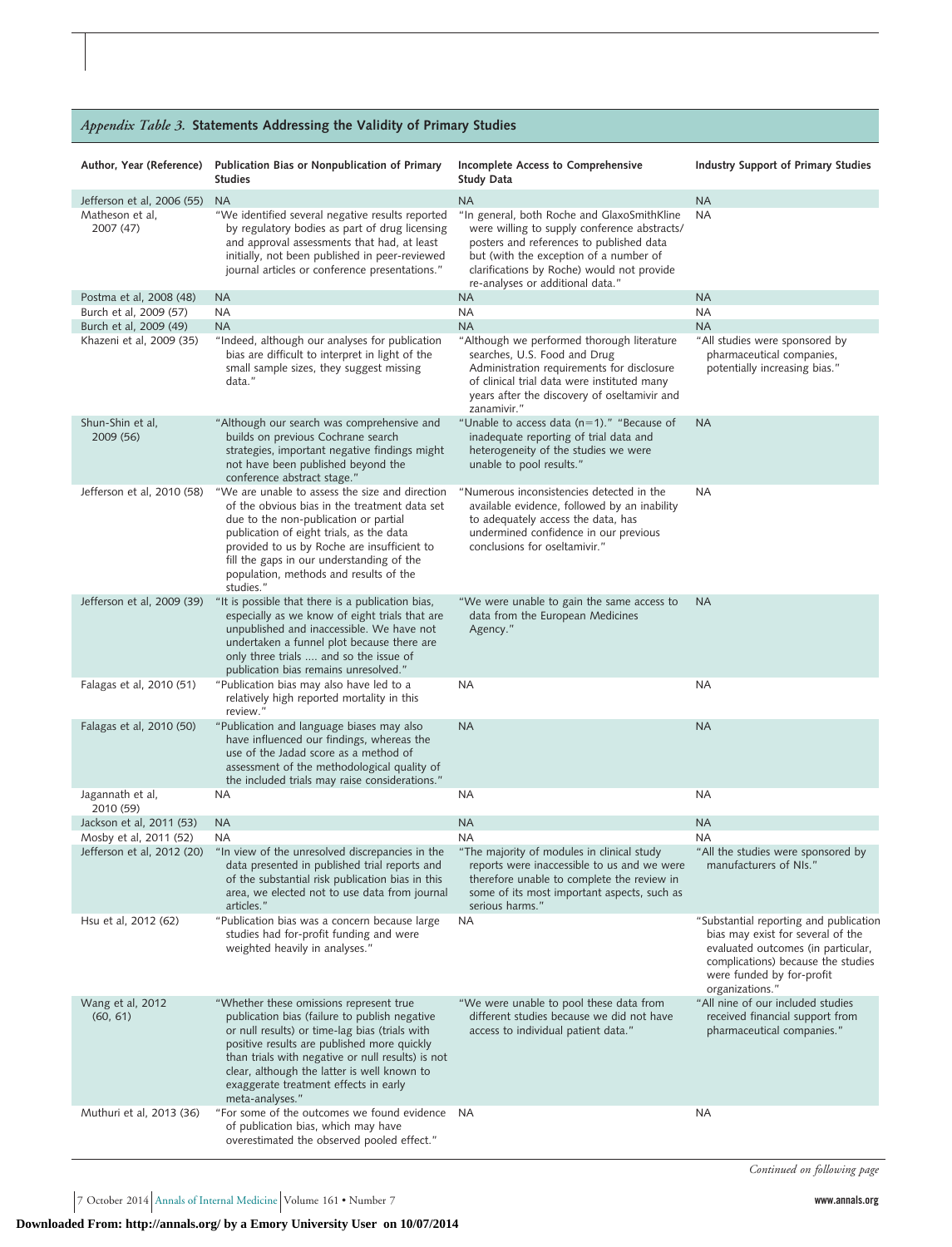#### *Appendix Table 3***—Continued**

| Author, Year (Reference)       | Publication Bias or Nonpublication of Primary<br><b>Studies</b>                                                                                                                                                                                                                                                                                                                                                                                                                                                                                                       | Incomplete Access to Comprehensive<br><b>Study Data</b>                                                                                                                                                | Industry Support of Primary Studies                                                                                                                                                                                                                                                                                                                                                                                                                                                            |
|--------------------------------|-----------------------------------------------------------------------------------------------------------------------------------------------------------------------------------------------------------------------------------------------------------------------------------------------------------------------------------------------------------------------------------------------------------------------------------------------------------------------------------------------------------------------------------------------------------------------|--------------------------------------------------------------------------------------------------------------------------------------------------------------------------------------------------------|------------------------------------------------------------------------------------------------------------------------------------------------------------------------------------------------------------------------------------------------------------------------------------------------------------------------------------------------------------------------------------------------------------------------------------------------------------------------------------------------|
| Beck et al, 2013 (37)          | <b>NA</b>                                                                                                                                                                                                                                                                                                                                                                                                                                                                                                                                                             | <b>NA</b>                                                                                                                                                                                              | <b>NA</b>                                                                                                                                                                                                                                                                                                                                                                                                                                                                                      |
| Ebell et al, 2013 (38)         | "We are concerned about the failure to publish<br>the results of large, adequately powered<br>RCTs in peer reviewed journals."                                                                                                                                                                                                                                                                                                                                                                                                                                        | <b>NA</b>                                                                                                                                                                                              | "In addition, five of the six authors<br>were employees or paid consultants<br>of the manufacturer. This type of<br>direct involvement by the sponsor<br>has been shown to increase the<br>likelihood of bias and the reporting<br>of results favourable to the<br>manufacturer."                                                                                                                                                                                                              |
| Muthuri et al, 2014 (54)       | <b>NA</b>                                                                                                                                                                                                                                                                                                                                                                                                                                                                                                                                                             | <b>NA</b>                                                                                                                                                                                              | <b>NA</b>                                                                                                                                                                                                                                                                                                                                                                                                                                                                                      |
| Jagannath et al,<br>2014 (63)  | NA                                                                                                                                                                                                                                                                                                                                                                                                                                                                                                                                                                    | <b>NA</b>                                                                                                                                                                                              | ΝA                                                                                                                                                                                                                                                                                                                                                                                                                                                                                             |
| Freemantle et al,<br>2014 (64) | "Their failure to publish the overall results is<br>evidence of publication bias."                                                                                                                                                                                                                                                                                                                                                                                                                                                                                    | <b>NA</b>                                                                                                                                                                                              | "The studies by Blumentals and<br>colleagues (2007) and Greene and<br>colleagues (2013) both point<br>towards oseltamivir reducing<br>neuropsychiatric events, although<br>only Blumentals is statistically<br>significant. Blumentals studied staff<br>employed by Roche and Thompson<br>Healthcare, and the work of Greene<br>and colleagues was sponsored by<br>America's Health Insurance Plans<br>(AHIP) under contract from the<br>Centers for Disease Control and<br>Prevention (CDC)." |
| Heneghan et al,<br>2014 (24)   | "However, these conclusions have been<br>undermined by publication bias, missing<br>data, limitations in the design of the studies,<br>and the conduct and reporting of trials."                                                                                                                                                                                                                                                                                                                                                                                      | "Access to evidence has proved crucial in<br>determining the effects of zanamivir, and<br>early decision making on regulatory<br>approval has been hampered by a lack<br>of access to the trial data." | "It is also worth noting that to date<br>there has been no publically funded<br>trial of zanamivir, which given that<br>we know manufactured funded<br>trials overstate treatment effects is<br>somewhat puzzling, given the<br>extensive use and stockpiling of this<br>drug."                                                                                                                                                                                                                |
| Jefferson et al, 2014 (22)     | "Because of discrepancies between published<br>and unpublished reports of the same trials,<br>we decided to include only those trials for<br>which we had unabridged clinical study<br>reports.<br>"Examples of benefits in accessing full clinical<br>study reports include assessment of reliability<br>of some outcome definitions (for example,<br>"pneumonia"), a considerable amount of<br>data on potential harms, and avoided<br>reliance of conclusions on published papers,<br>which themselves may have hitherto unseen<br>unpublished material included." | "In the first phase we did not have the full"<br>clinical study reports promised by Roche,<br>but instead had 15 incomplete clinical<br>study reports from EMA."                                       | <b>NA</b>                                                                                                                                                                                                                                                                                                                                                                                                                                                                                      |
| Jefferson et al, 2014 (23)     | "This shift in our data synthesis paradigm was<br>made necessary by the numerous and<br>documented discrepancies between<br>regulatory and published evidence and by<br>the sizeable risk of publication bias of the<br>oseltamivir trial programme."                                                                                                                                                                                                                                                                                                                 | "We identified that 60% (3145/5267) of<br>patient data from randomised,<br>placebo-controlled, phase III treatment<br>trials of oseltamivir have never been<br>published."                             | "All reports in our review were<br>sponsored by the manufacturers. It<br>is known that published studies<br>sponsored by the pharmaceutical<br>industry are more likely to have<br>outcomes favouring the sponsor<br>compared to studies which have<br>other sponsors (Lexchin 2003;<br>Lundh 2012). As the evidence<br>relates to published studies, we do<br>not know whether the findings are<br>applicable to clinical study reports."                                                     |

EMA = European Medicines Agency; NA = not applicable; NI = neuraminidase inhibitor; RCT = randomized, controlled trial.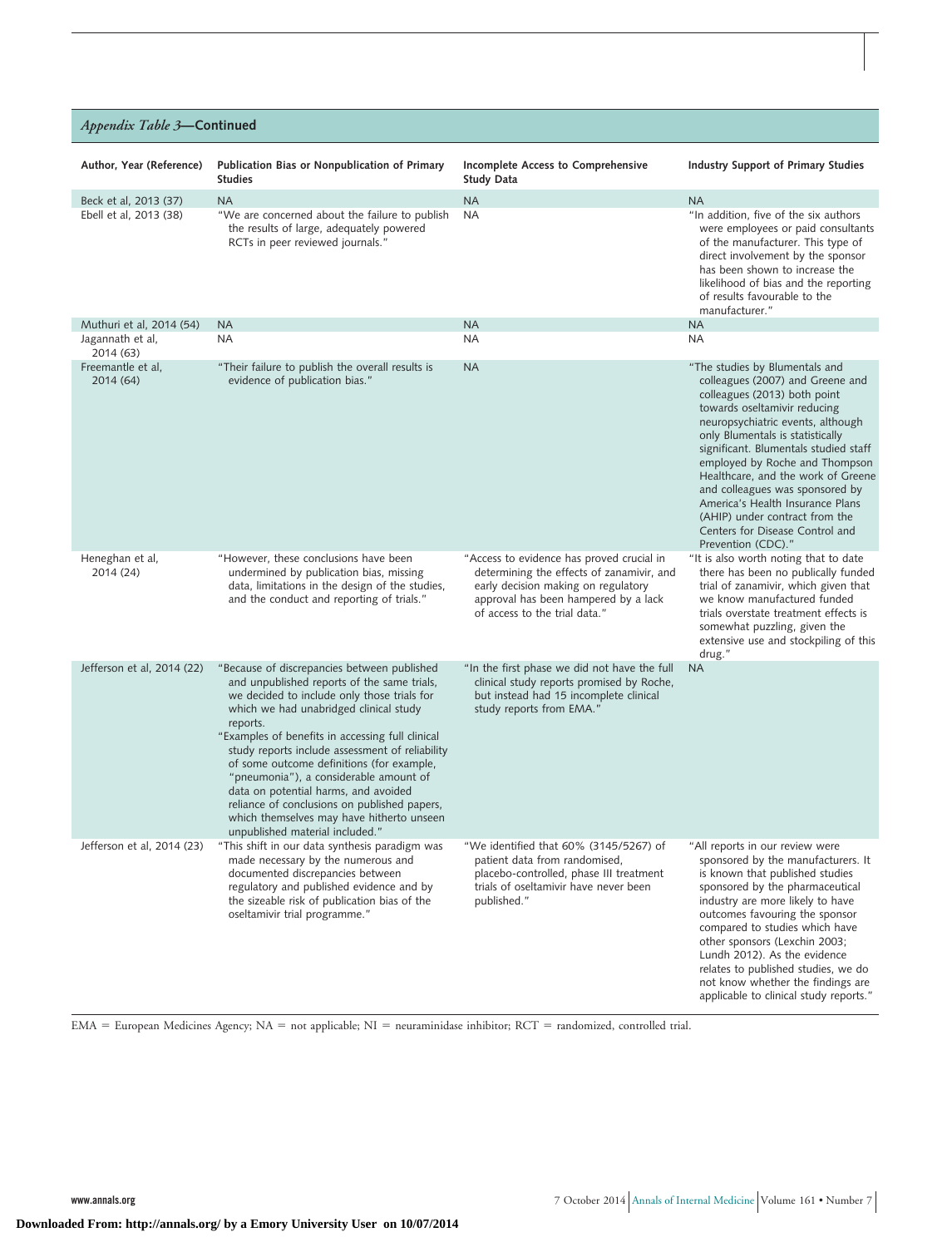#### *Appendix Table 4.* **Conclusions and Recommendations About the Clinical Use of Neuraminidase Inhibitors From the Abstracts of Systematic Reviews**

| <b>Systematic Review</b>                           | Conclusion/Recommendation                                                                                                                                                                                                                                                                                                                                                                                                                                                                                                                                                                                    |
|----------------------------------------------------|--------------------------------------------------------------------------------------------------------------------------------------------------------------------------------------------------------------------------------------------------------------------------------------------------------------------------------------------------------------------------------------------------------------------------------------------------------------------------------------------------------------------------------------------------------------------------------------------------------------|
| Graded as favorable                                |                                                                                                                                                                                                                                                                                                                                                                                                                                                                                                                                                                                                              |
| Muthuri et al. 2014 (54)<br>(conflict of interest) | "We advocate early instigation of neuraminidase inhibitor treatment in adults admitted to hospital with suspected or proven<br>influenza infection."                                                                                                                                                                                                                                                                                                                                                                                                                                                         |
| Beck et al, 2013 (37) (conflict of<br>interest)    | "[NIs] should be deployed during a future pandemic for either post-exposure prophylaxis or treatment depending on national<br>policy considerations and logistics."                                                                                                                                                                                                                                                                                                                                                                                                                                          |
| Jackson et al, 2011 (53) (conflict<br>of interest) | "Oseltamivir was effective in preventing symptomatic laboratory-confirmed influenza (SLCI) in seasonal prophylaxis in<br>healthy adults and at-risk elderly subjects and in post-exposure prophylaxis within households of mixed composition.<br>Post-exposure prophylaxis using oseltamivir for paediatric contacts was observed to prevent SLCI. Zanamivir prevented<br>SLCI in seasonal prophylaxis in healthy adults, at-risk adults and adolescents and in post-exposure prophylaxis within<br>mixed households, with a trend for seasonal and post-exposure preventative effects in elderly subjects." |
| Burch et al, 2009 (49) (conflict<br>of interest)   | "Despite some concerns, the use of NIs in at-risk populations appeared to be a cost-effective approach for the treatment of<br>influenza."                                                                                                                                                                                                                                                                                                                                                                                                                                                                   |
| Postma et al, 2008 (48) (conflict<br>of interest)  | "Despite the range of values assumed for key probabilities such as the diagnostic certainty of influenza among people<br>presenting with influenza-like illness, and how much work time is lost due to illness in healthy adults, base-case analyses<br>consistently showed oseltamivir treatment to be cost effective or even cost saving for the four population groups studied, a<br>conclusion that is in-line with previous reviews on this topic."                                                                                                                                                     |
| Mosby et al, 2011 (52)                             | "Pregnant women who received delayed treatment with neuraminidase inhibitors or who had additional risk factors were<br>more likely to develop severe disease."                                                                                                                                                                                                                                                                                                                                                                                                                                              |
| Falagas et al, 2010 (51)                           | "NIs seem to be effective in reducing total influenza-related complications in otherwise healthy and high-risk patients, and<br>have an acceptable safety profile."                                                                                                                                                                                                                                                                                                                                                                                                                                          |
| Falagas et al, 2010 (50)                           | "Comparative data from the largest included study (involving 1088 patients) indicated that administration of antivirals within<br>2 days from symptom onset was significantly associated with reduced mortality ( $P < 0.001$ )."                                                                                                                                                                                                                                                                                                                                                                            |
| Khazeni et al, 2009 (35)                           | "Extended-duration zanamivir and oseltamivir chemoprophylaxis seems to be highly efficacious for preventing symptomatic<br>influenza among immunocompetent white and Japanese adults."                                                                                                                                                                                                                                                                                                                                                                                                                       |
| Matheson et al, 2007 (47)<br>(treatment)           | "Neuraminidase inhibitors are effective in shortening illness duration in healthy children with influenza, but efficacy in 'at risk'<br>children remains to be proven."                                                                                                                                                                                                                                                                                                                                                                                                                                      |
| Graded as not favorable                            |                                                                                                                                                                                                                                                                                                                                                                                                                                                                                                                                                                                                              |
| Burch et al, 2009 (57) (conflict<br>of interest)   | "In view of the advantages and disadvantages of different management strategies for controlling seasonal influenza in<br>healthy adults recommending the use of antiviral drugs for the treatment of people presenting with symptoms is unlikely<br>to be the most appropriate course of action."                                                                                                                                                                                                                                                                                                            |
| Jefferson et al, 2014 (22)                         | "We believe these findings provide reason to question the stockpiling of oseltamivir, its inclusion on the WHO list of<br>essential drugs, and its use in clinical practice as an anti-influenza drug."                                                                                                                                                                                                                                                                                                                                                                                                      |
| Jefferson et al, 2014 (23)                         | "Our findings do not support the stockpiling of NIs, nor oseltamivir's inclusion in the WHO's list of essential drugs."                                                                                                                                                                                                                                                                                                                                                                                                                                                                                      |
| Heneghan et al, 2014 (24)                          | "Based on a full assessment of all trials conducted, zanamivir reduces the time to symptomatic improvement in adults (but<br>not in children) with influenza-like illness by just over half a day, although this effect might be attenuated by symptom<br>relief medication."                                                                                                                                                                                                                                                                                                                                |
| Jagannath et al, 2014 (63)                         | "The effects of NIs for influenza in people with CF are unclear."                                                                                                                                                                                                                                                                                                                                                                                                                                                                                                                                            |
| Ebell et al, 2013 (38)                             | "There is no evidence that oseltamivir reduces the likelihood of hospitalization, pneumonia or the combined outcome of<br>pneumonia, otitis media and sinusitis in the ITT population."                                                                                                                                                                                                                                                                                                                                                                                                                      |
| Hsu et al, 2012 (62)                               | "Therapy with oral oseltamivir and inhaled zanamivir may provide a net benefit over no treatment of influenza. However, as<br>with the randomized trials, the confidence in the estimates of the effects for decision making is low to very low."                                                                                                                                                                                                                                                                                                                                                            |
| Wang et al, 2012 (60, 61)                          | "The benefit of oseltamivir and zanamivir in preventing the transmission of influenza in households is modest and based on<br>weak evidence."                                                                                                                                                                                                                                                                                                                                                                                                                                                                |
| Jefferson et al, 2012 (20)                         | "We found a high risk of publication and reporting biases in the trial programme of oseltamivir."                                                                                                                                                                                                                                                                                                                                                                                                                                                                                                            |
| Jagannath et al, 2010 (59)                         | "However, the question of the safety and effectiveness of neuraminidase inhibitors for treating influenza in people with<br>cystic fibrosis remains unanswered."                                                                                                                                                                                                                                                                                                                                                                                                                                             |
| Jefferson et al, 2010 (58)                         | "Trials are urgently needed to test whether NIs are more effective than symptomatic treatment and hygiene and barrier<br>measures to interrupt influenza transmission in healthy adults."                                                                                                                                                                                                                                                                                                                                                                                                                    |
| Shun-Shin et al, 2009 (56)                         | Neuraminidase inhibitors provide a small benefit by shortening the duration of illness in children with seasonal influenza and<br>reducing household transmission. They have little effect on asthma exacerbations or the use of antibiotics."                                                                                                                                                                                                                                                                                                                                                               |
| Jefferson et al, 2009 (39)                         | "Neuraminidase inhibitors have modest effectiveness against the symptoms of influenza in otherwise healthy adults. The<br>drugs are effective postexposure against laboratory confirmed influenza, but this is a small component of influenza-like<br>illness, so for this outcome neuraminidase inhibitors are not effective."                                                                                                                                                                                                                                                                              |
| Matheson et al, 2007 (47)<br>(prophylaxis)         | "Neuraminidase inhibitors are effective in shortening illness duration in healthy children with influenza, but efficacy in 'at risk'<br>children remains to be proven. Oseltamivir is also effective in reducing the incidence of secondary complications, and may<br>be effective for influenza prophylaxis."                                                                                                                                                                                                                                                                                               |
| Jefferson et al, 2006 (55)                         | "Because of their low effectiveness, neuraminidase inhibitors should not be used in seasonal influenza control and should<br>only be used in a serious epidemic or pandemic alongside other public-health measures."                                                                                                                                                                                                                                                                                                                                                                                         |

CF = cystic fibrosis; ITT = intention-to-treat; NI = neuraminidase inhibitor; WHO = World Health Organization.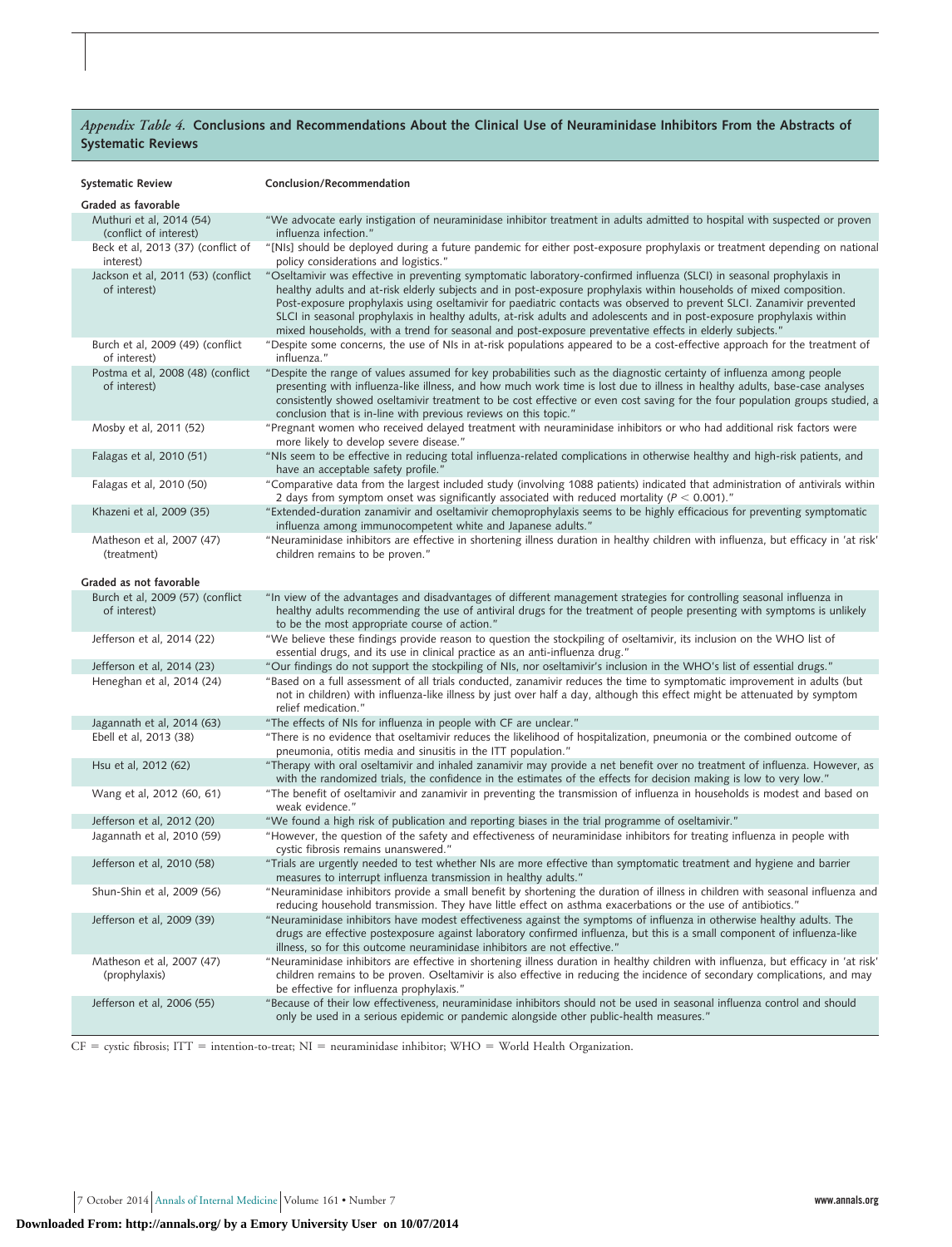#### *Appendix Table 5.* **Conclusions and Recommendations About the Clinical Use of Neuraminidase Inhibitors From the Discussions of Systematic Reviews**

| <b>Systematic Review</b>                                                    | Conclusion/Recommendation                                                                                                                                                                                                                                                                                                                                                                                                                                                                                                                                                                                                                                                                                                                                               |
|-----------------------------------------------------------------------------|-------------------------------------------------------------------------------------------------------------------------------------------------------------------------------------------------------------------------------------------------------------------------------------------------------------------------------------------------------------------------------------------------------------------------------------------------------------------------------------------------------------------------------------------------------------------------------------------------------------------------------------------------------------------------------------------------------------------------------------------------------------------------|
| Graded as favorable                                                         |                                                                                                                                                                                                                                                                                                                                                                                                                                                                                                                                                                                                                                                                                                                                                                         |
| Muthuri et al, 2014 (54)<br>(conflict of interest)                          | "Treatment guidance policies should increase emphasis on early empirical neuraminidase inhibitor treatment of adult patients<br>admitted to hospital after presenting with proven or clinically suspected influenza A H1N1pdm09 virus infection. However,<br>most adult patients with suspected or confirmed influenza are not admitted to hospital within 48 h of illness onset.<br>Therefore, the implications of these findings, although based on patients admitted to hospital with influenza A<br>H1N1pdm09, encourage early initiation of neuraminidase inhibitor treatment in outpatients who are appreciably unwell<br>with suspected or confirmed influenza, or at increased risk of complications, including those with influenza A H3N2 or<br>influenza B." |
| Beck et al, 2013 (37)<br>(conflict of interest)                             | "However, preparedness plans should consider the solid evidence for the preventive efficacy of household-based<br>post-exposure prophylaxis with NAIs; this control measure may not suit all national settings, but clearly possesses<br>significant utility in reducing secondary cases within households when efficiently implemented."                                                                                                                                                                                                                                                                                                                                                                                                                               |
| Muthuri et al, 2013 (36)<br>(conflict of interest)                          | "Nevertheless, our finding of a 65% mortality reduction in early treated versus untreated patients suggests a meaningful<br>public health benefit, of relevance to pandemic policy-makers, because it is more likely that untreated cases were less<br>severe rather than more severe and the true effect may therefore have been underestimated. If this is so, pandemic<br>preparedness policies need to emphasize not only the issue of appropriate NAI stockpiling but also practical mechanisms<br>for ensuring easy and early access to treatment during a pandemic."                                                                                                                                                                                             |
| Jackson et al, 2011 (53)<br>(conflict of interest)                          | "Oseltamivir was demonstrated to prevent SLCI in seasonal prophylaxis in healthy adults and at-risk elderly subjects and in<br>post-exposure prophylaxis within households of mixed composition. Post-exposure prophylaxis using oseltamivir for<br>paediatric contacts was also shown to be effective in preventing influenza. Evidence relating to the efficacy of zanamivir in<br>preventing SLCI was observed in trials of seasonal prophylaxis in healthy adults, at-risk adults and adolescents, and in<br>post-exposure prophylaxis in households of mixed composition, with a trend for seasonal and post-exposure preventative<br>effects among elderly subjects."                                                                                             |
| Burch et al, 2009 (49)<br>(conflict of interest)                            | "This review showed that treatment with zanamivir or oseltamivir, when compared with placebo, generally reduced the<br>median duration of symptoms and median time to return to normal activity across all subgroups."                                                                                                                                                                                                                                                                                                                                                                                                                                                                                                                                                  |
| Postma et al, 2008 (48)<br>(conflict of interest)                           | "Despite the range of values assumed for key probabilities such as the diagnostic certainty of influenza among people<br>presenting with ILI, and how much work time is lost due to illness in healthy adults, base-case analyses generally showed<br>oseltamivir treatment to be cost effective or even cost saving and the findings were consistent across the four population<br>groups that were studied (healthy adults, children, the elderly and high-risk groups)."                                                                                                                                                                                                                                                                                             |
| Mosby et al, 2011 (52)                                                      | "Treatment up to 4 days after symptom onset, ideally within 48 hours, confers decreased risk of severe disease and death.<br>Although safety of oseltamivir in pregnancy has not been clearly established, the benefits of treatment appear to outweigh<br>the risks."                                                                                                                                                                                                                                                                                                                                                                                                                                                                                                  |
| Falagas et al, 2010 (50)                                                    | "Nevertheless, the severity of the disease in patients in need of hospitalisation probably mandates the use of available<br>specific antivirals."                                                                                                                                                                                                                                                                                                                                                                                                                                                                                                                                                                                                                       |
| Falagas et al, 2010 (51)                                                    | "Taking all the above into consideration, NIs seem to be effective in reducing influenza complications in both low- and<br>high-risk patients, while they also seem to have an acceptable safety profile."                                                                                                                                                                                                                                                                                                                                                                                                                                                                                                                                                              |
| Khazeni et al, 2009 (35)                                                    | "With these cautions, zanamivir can be used in immunocompetent adults without obstructive lung disease to decrease the<br>risk for symptomatic influenza illness when extended-duration chemoprophylaxis against seasonal influenza is needed, and<br>it can be stockpiled to distribute to these individuals for chemoprophylaxis against pandemic influenza."                                                                                                                                                                                                                                                                                                                                                                                                         |
| Matheson et al, 2007 (47)<br>(treatment)                                    | "If near-patient testing is available and economic resources permit, and provided that therapy can be commenced within<br>48 hours of the start of the illness, oseltamivir may be considered for the treatment of children aged 1 to 12 years with<br>influenza infection."                                                                                                                                                                                                                                                                                                                                                                                                                                                                                            |
|                                                                             |                                                                                                                                                                                                                                                                                                                                                                                                                                                                                                                                                                                                                                                                                                                                                                         |
| Graded as not favorable<br>Burch et al, 2009 (57)<br>(conflict of interest) | "Both zanamivir and oseltamivir reduce the time to symptom alleviation in both healthy adult and at-risk populations.<br>Despite the statistical significance of the results, the clinical value of reducing symptom duration by between half a day<br>and 1 day is debatable, particularly in otherwise healthy adults."                                                                                                                                                                                                                                                                                                                                                                                                                                               |
| Jefferson et al, 2014 (23)                                                  | "Based on these findings there appears to be no evidence for patients, clinicians or policy-makers to use these drugs to<br>prevent serious outcomes, both in annual influenza and pandemic influenza outbreaks. Practice recommendations and drug<br>labelling needs to be changed to reflect these findings."                                                                                                                                                                                                                                                                                                                                                                                                                                                         |
| Jefferson et al, 2014 (22)                                                  | "We believe these findings provide reason to question the stockpiling of oseltamivir, its inclusion on the WHO list of essential<br>drugs, and its use in clinical practice as an anti-influenza drug."                                                                                                                                                                                                                                                                                                                                                                                                                                                                                                                                                                 |
| Heneghan et al, 2014 (24)                                                   | "However, in the absence of a clear definition of bronchitis in the trials, zanamivir is no more effective in relieving symptoms<br>than commonly used over the counter symptomatic drugs (such as paracetamol or NSAIDs). Based on the findings of this<br>review, we do not believe further clinical trials of zanamivir are warranted, given that the symptom-relieving and<br>symptomatic influenza preventing effects are established and the effects on clinical complications are likely to be trivial."                                                                                                                                                                                                                                                         |
| Jagannath et al, 2014 (63)                                                  | "Whilst there is no evidence to either support or refute the effectiveness of NIs for treating influenza in people with CF,<br>clinicians should continue to base their treatment decisions on clinical experience and the individual circumstances and<br>preferences of well-informed patients."                                                                                                                                                                                                                                                                                                                                                                                                                                                                      |
| Freemantle et al,<br>2014 (64)                                              | "The studies seem to show that oseltamivir reduces mortality. However, they are based on relatively small numbers of<br>participants, use designs that are known to be open to substantial biases, and were not optimally designed or conducted.<br>We consider the findings interesting but inconclusive."                                                                                                                                                                                                                                                                                                                                                                                                                                                             |
| Ebell et al, 2013 (38)                                                      | "In summary, oseltamivir reduces the duration of symptom among patients in the ITT population by approximately 21 hours.<br>There is no evidence that it reduces the likelihood of hospitalization or complications requiring antibiotics in the ITT or ITTI<br>populations, and only a slight reduction in the risk of pneumonia in the ITTI population."                                                                                                                                                                                                                                                                                                                                                                                                              |
| Hsu et al, 2012 (62)                                                        | "Our findings indicate that the use of oral oseltamivir to treat influenza may provide net benefit by reducing mortality and<br>the duration of symptoms and complications of influenza."                                                                                                                                                                                                                                                                                                                                                                                                                                                                                                                                                                               |
| Jefferson et al, 2012 (20)                                                  | "Oseltamivir shortens duration of symptoms by less than a day in people with influenza-like illness (ILI) (the<br>intention-to-treat (ITT) population) but there is no evidence of an effect on hospitalisations."                                                                                                                                                                                                                                                                                                                                                                                                                                                                                                                                                      |

*Continued on following page*